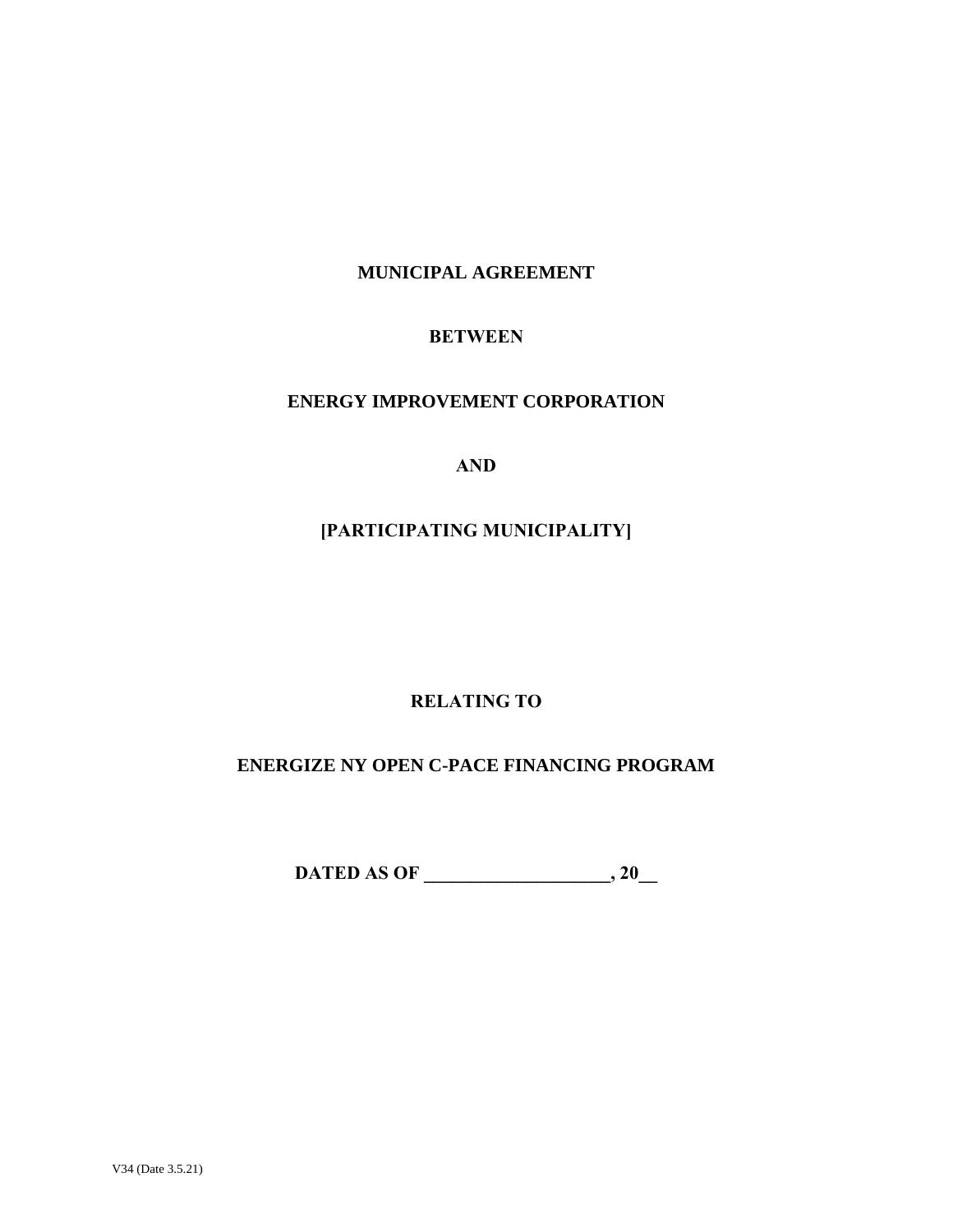# **TABLE OF CONTENTS**

| 1.               |                                                                            |  |  |  |
|------------------|----------------------------------------------------------------------------|--|--|--|
| 2.               |                                                                            |  |  |  |
|                  | (a)                                                                        |  |  |  |
|                  | (b)                                                                        |  |  |  |
| 3.               |                                                                            |  |  |  |
|                  | (a)                                                                        |  |  |  |
|                  | (b)                                                                        |  |  |  |
|                  | (c)                                                                        |  |  |  |
|                  | (d)                                                                        |  |  |  |
|                  | (e)                                                                        |  |  |  |
|                  | (f)                                                                        |  |  |  |
|                  | (g)                                                                        |  |  |  |
|                  | (h)                                                                        |  |  |  |
| $\overline{4}$ . |                                                                            |  |  |  |
|                  | (a)                                                                        |  |  |  |
|                  | (b)                                                                        |  |  |  |
|                  | (c)                                                                        |  |  |  |
|                  | Promotion of Program; Assistance to EIC; Modification of Program 11<br>(d) |  |  |  |
| 5.               |                                                                            |  |  |  |
| 6.               |                                                                            |  |  |  |
| 7.               |                                                                            |  |  |  |
| 8.               |                                                                            |  |  |  |
| 9.               |                                                                            |  |  |  |
|                  | (a)                                                                        |  |  |  |
|                  | (b)                                                                        |  |  |  |
|                  | (c)                                                                        |  |  |  |
|                  | (d)                                                                        |  |  |  |
|                  | (e)                                                                        |  |  |  |
|                  | (f)                                                                        |  |  |  |
|                  | (g)                                                                        |  |  |  |
|                  | Exhibit A CERTIFICATE OF LEVY AND LIEN OF BENEFIT ASSESSMENT A-1           |  |  |  |
|                  |                                                                            |  |  |  |
|                  |                                                                            |  |  |  |
|                  | Exhibit D SATISFACTION AND RELEASE OF BENEFIT ASSESSMENT LIEN  D-1         |  |  |  |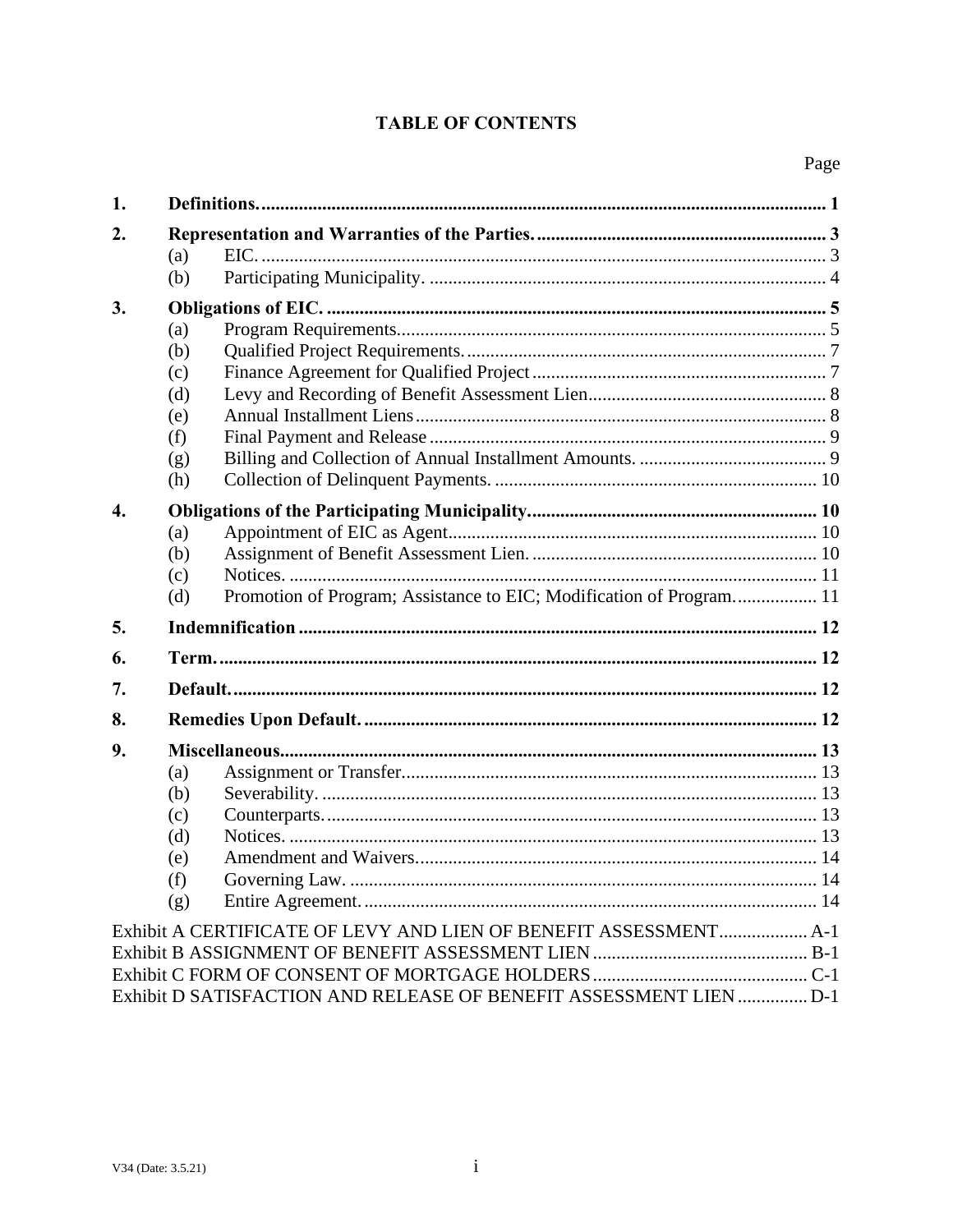## **ENERGY IMPROVEMENT CORPORATION MUNICIPAL AGREEMENT (OPEN C-PACE)**

This Agreement made as of this \_\_\_ day of \_\_\_\_\_\_, 2020 (the "*Agreement*"), by and between [County/City/Town/Village], a municipal corporation organized and existing under the laws of the State of New York (the "*Participating Municipality*") and the Energy Improvement Corporation, a local development corporation formed under the laws of the State of New York ("*EIC*") (both the Participating Municipality and EIC may hereinafter be referred to individually as a "*Party*" and collectively as the "*Parties*"), sets forth the duties and obligations of each Party in connection with the Participating Municipality's participation in the Energize NY Open C-PACE Financing Program ("*Open C-PACE*" or the "*Program*"), as more fully described herein. Capitalized terms used herein, unless otherwise defined herein, have the meanings assigned to them in Section 1 herein.

WHEREAS, EIC has established the Program as a sustainable energy financing program pursuant to the Enabling Act through which the member municipalities, including the Participating Municipality, may levy charges against Qualified Properties within the Participating Municipality for the purpose of promoting, facilitating and financing clean energy improvements to Qualified Properties, thereby promoting the public good by reducing greenhouse gas emissions, mitigating the effect of global climate change and lessening the burdens of government;

WHEREAS, the Participating Municipality has adopted the Local Law authorizing the provision of financing through Open C-PACE to Qualified Properties within its geographical boundaries and has authorized EIC to act on its behalf to effectuate Open C-PACE within the Participating Municipality; and

WHEREAS, EIC wishes to provide for the terms and conditions pursuant to which the Participating Municipality will participate in Open C-PACE.

Now, THEREFORE, in consideration of the mutual promises contained in this Agreement**,**  the Parties agree as follows:

### <span id="page-2-0"></span>**1. Definitions**.

"Annual Installment Amount" means, with respect to each Benefited Property, the amount of the Benefit Assessment to be repaid by the Benefited Property Owner in installments made at least annually, in accordance with the schedule attached to the Finance Agreement for such Benefited Property. The Annual Installment Amount may be adjusted to reflect any Financing Charges as provided in Section 4(d) of this Agreement.

"Authority" means The New York State Energy Research and Development Authority, as defined by subdivision two of section 1851 of the Public Authorities Law of the State, or its successor.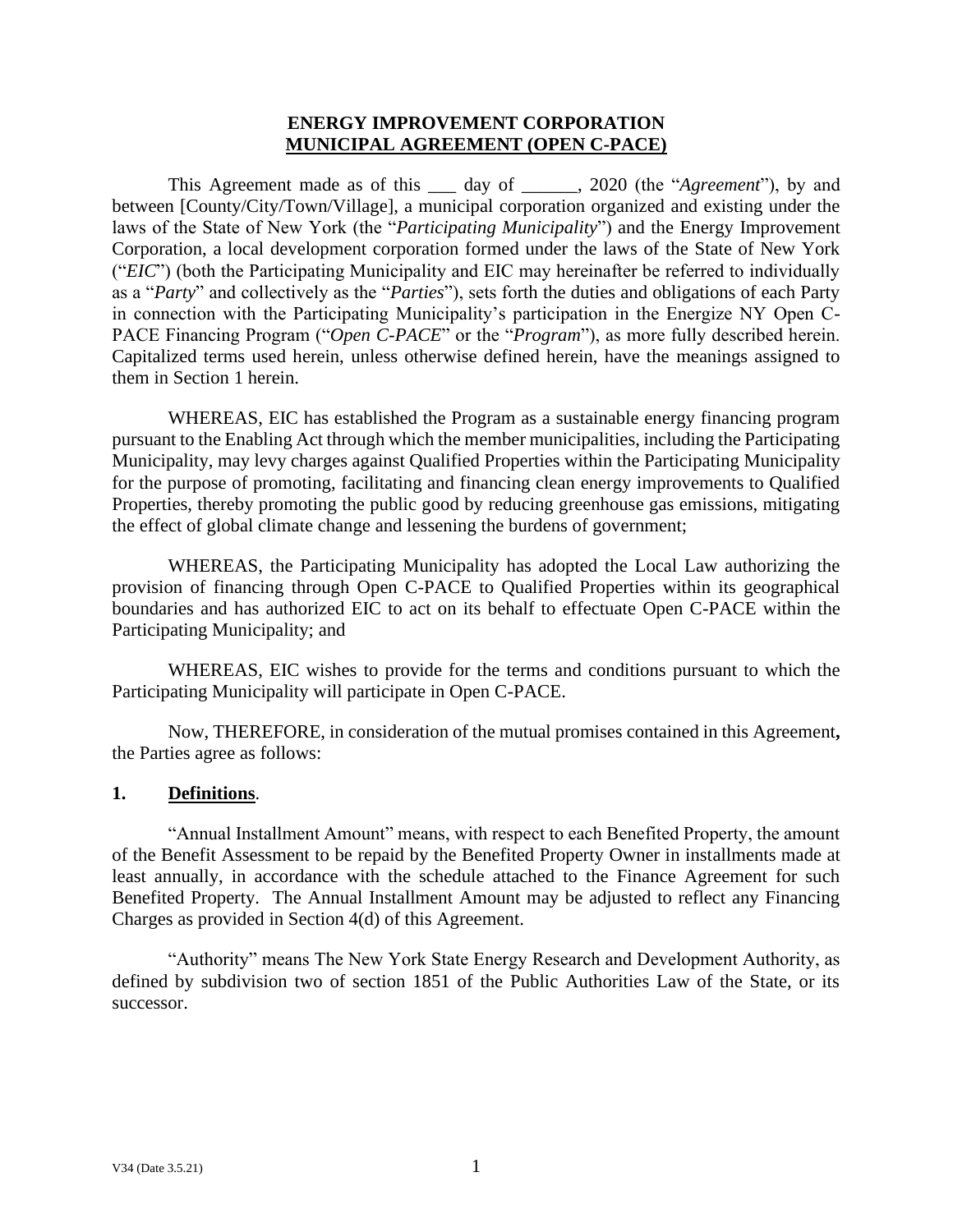"Benefit Assessment" means, as of the date a Finance Agreement is executed, the charge assessed against the Qualified Property, as such assessment may be modified pursuant to Section 4(d) of this Agreement, and as otherwise provided in the Finance Agreement.

"Benefit Assessment Lien" means a lien which evidences a Benefit Assessment and is recorded by EIC, on behalf of the Participating Municipality, on the land records against a Benefited Property.

"Benefited Property" means a Qualified Property for which the Qualified Property Owner has entered into a Finance Agreement for a Qualified Project.

"Benefited Property Owner" means the owner of record of a Benefited Property meeting requirements for participation in the Program as an owner.

"Business Day" means any day on which EIC is open for business and banks are not required by law to close in New York, New York.

"Eligible Costs" means costs incurred by the Benefited Property Owner in connection with a Qualified Project and the related Finance Agreement, including application fees, EIC's Program administration fee, closing costs and fees, title and appraisal fees, professionals' fees, permits, fees for design and drawings and any other related fees, expenses and costs, in each case as approved by EIC and the Financing Party under the Finance Agreement

"Enabling Act" means Article 5-L of the General Municipal Law of the State, or a successor law, as in effect from time to time.

"Energy Audit" is defined to have the meaning assigned thereto in the Enabling Act, as amended from time to time.

"Energy Efficiency Improvement" is defined to have the meaning assigned thereto in the Enabling Act, as amended from time to time.

"Finance Agreement" means a written agreement between a Financing Party and a Qualified Property Owner for the financing of a Qualified Project on the Qualified Property to which EIC, on behalf of the Participating Municipality, shall be a third-party beneficiary.

"Financing Charges" means all charges, fees and expenses related to the Loan including accrued interest, capitalized interest, prepayment premiums and penalties as a result of a default or late payment and costs and reasonable attorneys' fees incurred by the Financing Party as a result of a foreclosure or other legal proceeding brought against the Benefited Property to enforce any delinquent Annual Installment Liens.

"Financing Party" means any third-party capital provider approved by EIC to provide financing to Qualified Property Owners or other financial support to Open C-PACE which has entered into an agreement with EIC to administer Open C-PACE in the Participating Municipality.

"Loan" means a loan made by a Financing Party to a Qualified Property Owner for a Qualified Project pursuant to Open C-PACE.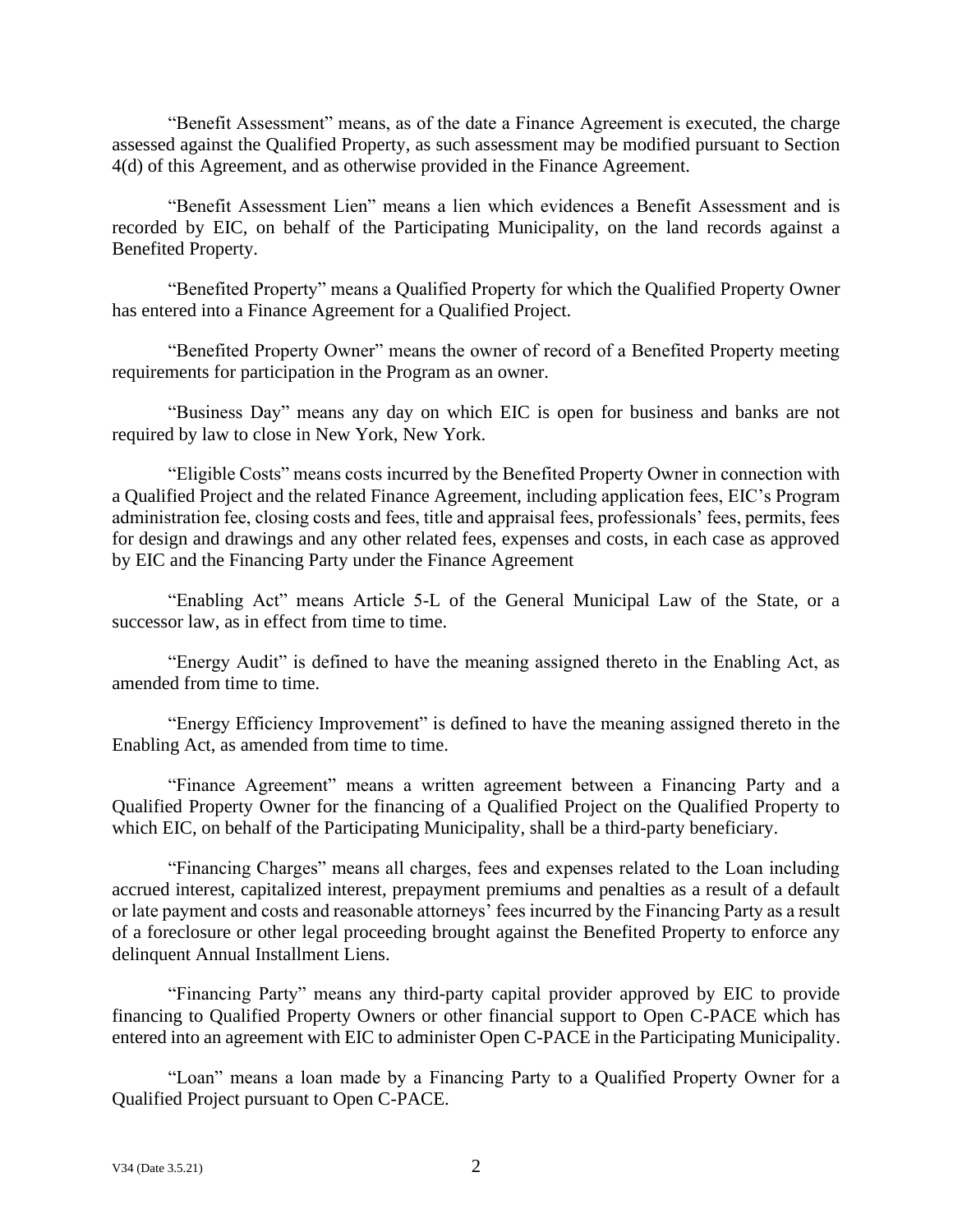"Local Law" means Local Law No. \_\_\_ of 20\_\_ pursuant to Municipal Home Rule Law and the Enabling Act, authorizing the provision of financing through the Energize NY Open C-PACE Financing Program.

"Municipal Lien" means a lien on Benefited Property which secures the obligation to pay real property taxes, municipal charges or governmentally imposed assessments in respect of services of benefits to a Benefited Property.

"Non-Municipal Lien" means a lien on Benefited Property which secures any obligation other than the obligation to pay real property taxes, municipal charges, or governmentally-imposed assessments in respect of services or benefits to a Benefited Property Owner or Benefited Property.

"Policies and Procedures" shall have the meaning assigned thereto in Section  $3(a)(ii)$  of this Agreement.

"Qualified Project" means the acquisition, construction, reconstruction or equipping of Energy Efficiency Improvements or Renewable Energy Systems or other projects authorized under the Enabling Act on a Qualified Property, together with a related Energy Audit, Renewable Energy System Feasibility Study and/or other requirements under or pursuant to the Enabling Act, with funds provided in whole or part by Financing Parties under the Program to achieve the purposes of the Enabling Act.

"Qualified Property" means any real property, other than a residential dwelling containing less than three dwelling units, located within the boundaries of the Participating Municipality that has been determined to be eligible to participate in the Program under the procedures for eligibility set forth under this Agreement, the Local Law and the Enabling Act and has become the site of a Qualified Project.

"Qualified Property Owner" means the owner of record of a Qualified Property meeting requirements for participation in the Program as an owner.

"Renewable Energy Systems" is defined to have the meaning assigned thereto in the Enabling Act, as amended from time to time.

"Renewable Energy System Feasibility Study" is defined to have the meaning assigned thereto in the Enabling Act, as amended from time to time.

"RPTL" means the Real Property Tax Law of the State, as amended from time to time.

"State" means the State of New York.

### <span id="page-4-1"></span><span id="page-4-0"></span>**2. Representation and Warranties of the Parties**.

- $(a)$  EIC.
	- (i) EIC hereby represents that it is a local development corporation, duly organized under section 1411 of the Not-For-Profit Corporation Law of the State, authorized to implement the Program by arranging Loans to Qualified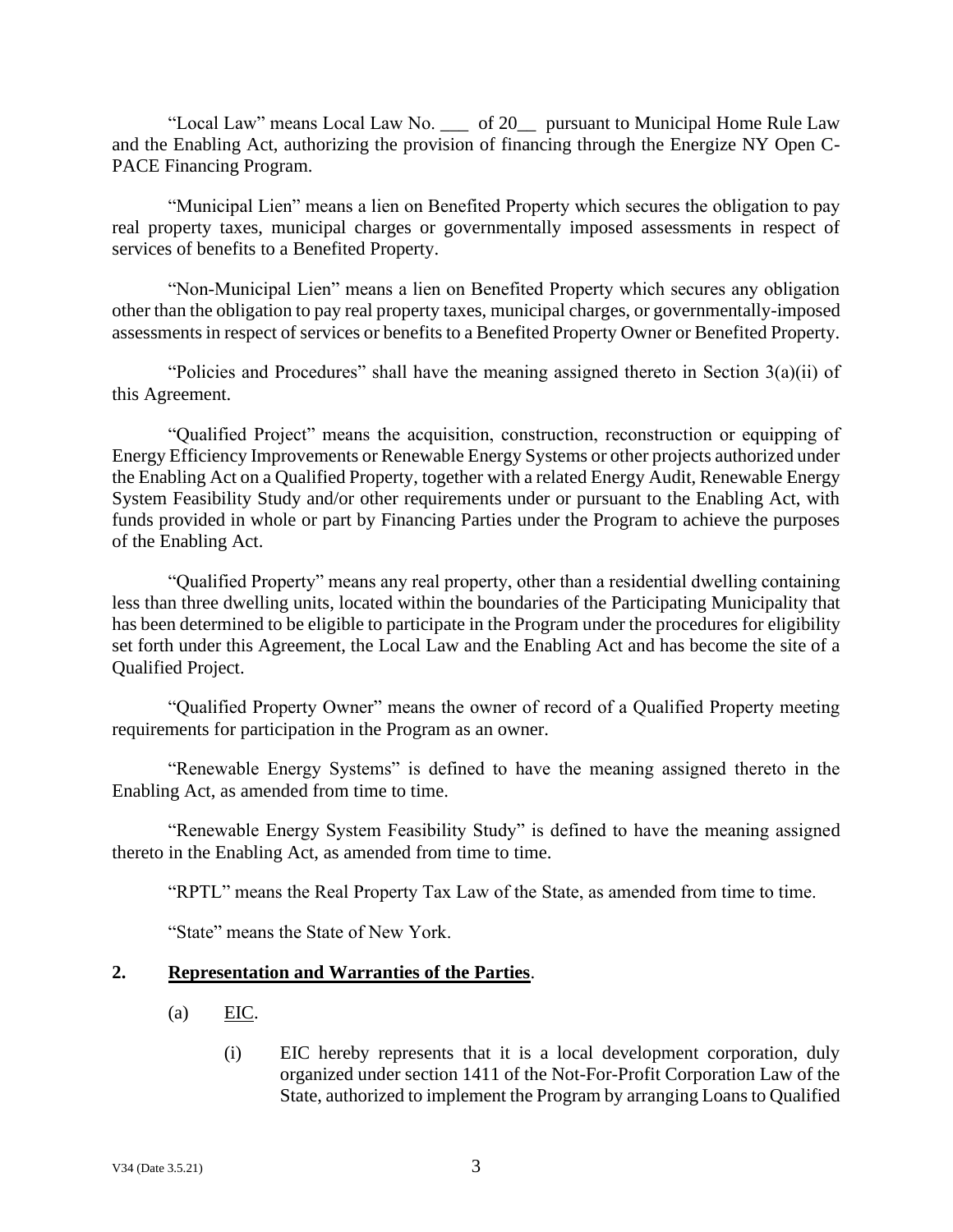Property Owners and providing for repayment of the Loans from monies collected by or on behalf of the Participating Municipality as a Benefit Assessment.

- (ii) EIC represents and warrants that it has complied with all laws and regulations concerning its organization, its existence and the transaction of its business and that all necessary steps have been taken to authorize it to execute, deliver and perform its respective obligations under this Agreement, and no consent or approval of any third-party is required for EIC's execution of this Agreement or the performance of its obligations contained herein. The individual executing this Agreement on behalf of EIC has been and is duly authorized to bind EIC.
- <span id="page-5-0"></span>(b) Participating Municipality.
	- (i) *Authority.* The Participating Municipality is a municipal corporation, constituting a tax district as defined in Section 1102 of the RPTL of the State, duly organized and existing under the laws of the State and has full legal right, power and authority to (i) adopt the Local Law, (ii) assess, collect, remit and assign Benefit Assessments for Benefited Properties located within its geographical boundaries, (iii) levy Benefit Assessment Liens against Benefited Properties located within its geographical boundaries, (iv) conduct its business and own its properties, (v) enter into this Agreement and to comply with its terms, and (vi) carry out and consummate, by contract or otherwise, all other transactions contemplated by its participation in Open C-PACE.
	- (ii) *Adoption of Local Law.* The Participating Municipality has on \_\_\_\_ adopted the Local Law authorizing the provision of financing through Open C-PACE to Qualified Properties for Qualified Projects.
	- (iii) *Approvals and Consents.* The Participating Municipality has duly approved the execution and delivery of this Agreement and approved implementation of Open C-PACE by EIC and has authorized EIC to act on its behalf in effectuating Open C-PACE; and any and all consents, authorizations and approvals of any third-party required with respect thereto have been obtained.
	- (iv) *Capacity.* The Participating Municipality has the legal, institutional, managerial, technical, contractual and financial capability to (a) ensure adequate and timely assessment and collection of property taxes in the Participating Municipality, (b) levy and record Benefit Assessment Liens on Benefited Properties within its geographical boundaries, and (c) assign or authorize EIC, on its behalf, to assign the Benefit Assessment Liens to third-party capital providers in connection with the financing of Qualified Projects.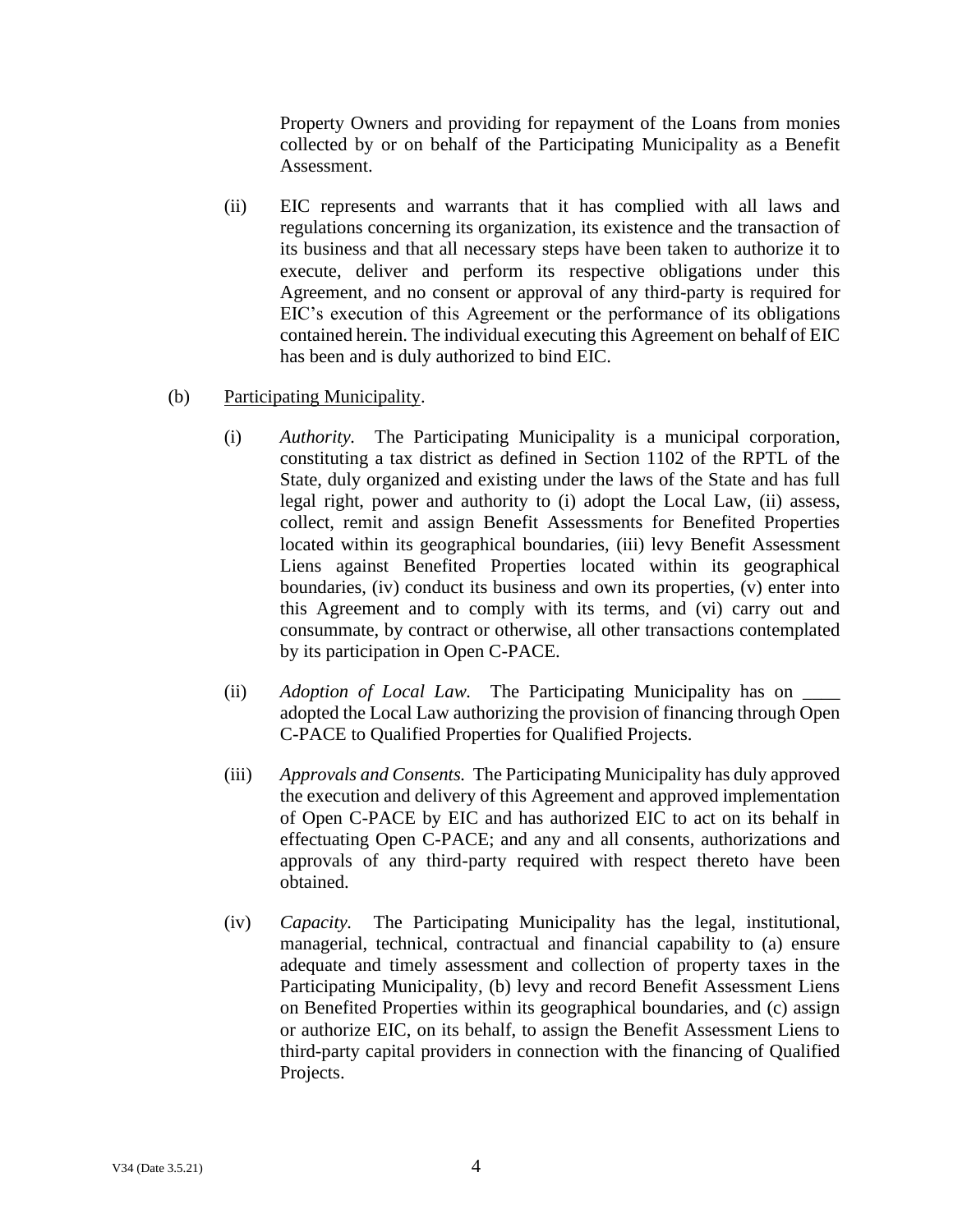- (v) *Binding Obligation.* This Agreement has been duly authorized, executed and delivered by the Participating Municipality and constitutes a legal, valid and binding obligation of the Participating Municipality except as enforceability may be limited by applicable bankruptcy, insolvency, fraudulent conveyance, reorganization, moratorium or similar laws affecting the enforcement of creditors' rights generally and the application of general principles of equity by a court of competent jurisdiction (whether in an action of law or a proceeding in equity); the defense of sovereign immunity is not available to the Participating Municipality in any proceedings by EIC to enforce any of the obligations of the Participating Municipality under this Agreement.
- (vi) *No Action.* There is no claim, action, suit, litigation, proceeding, arbitration, inquiry or investigation of any kind, at law or in equity, before or by any court, public board or body, pending or known to be threatened against the Participating Municipality, nor is there any basis therefore, (i) affecting the creation, organization or existence of the Participating Municipality or the title of its officers to their respective offices, (ii) seeking to prohibit, restrain or enjoin or in any way contest the execution of this Agreement, the Finance Agreement or any other agreement entered into in connection with the Participating Municipality's participation in the Program, or (iii) seeking to prohibit, restrain, enjoin or in any way contesting or affecting the validity or enforceability of the Local Law, this Agreement or any agreement or instrument relating to any of the foregoing or used or contemplated for use in the consummation of the transactions contemplated by any of the foregoing.
- (vii) *No Material Default.* The Participating Municipality is not in material default under any finance agreement, note, bond, mortgage or other instrument evidencing or securing indebtedness of the Participating Municipality. The execution and delivery of this Agreement, and the adoption of the Local Law and compliance with the respective provisions hereof and thereof, will not conflict with or constitute a breach of or material default under any applicable law or administrative regulation of the State or the United States of America or any applicable judgment or decree or any agreement or other instrument to which the Participating Municipality is a party or by which it or any of its property is bound.

### <span id="page-6-0"></span>**3. Obligations of EIC**.

It is understood by the Parties that EIC will be responsible for the performance of the following duties:

- <span id="page-6-1"></span>(a) Program Requirements.
	- (i) The establishment and administration of Open C-PACE to provide financing to Qualified Properties within the Participating Municipality in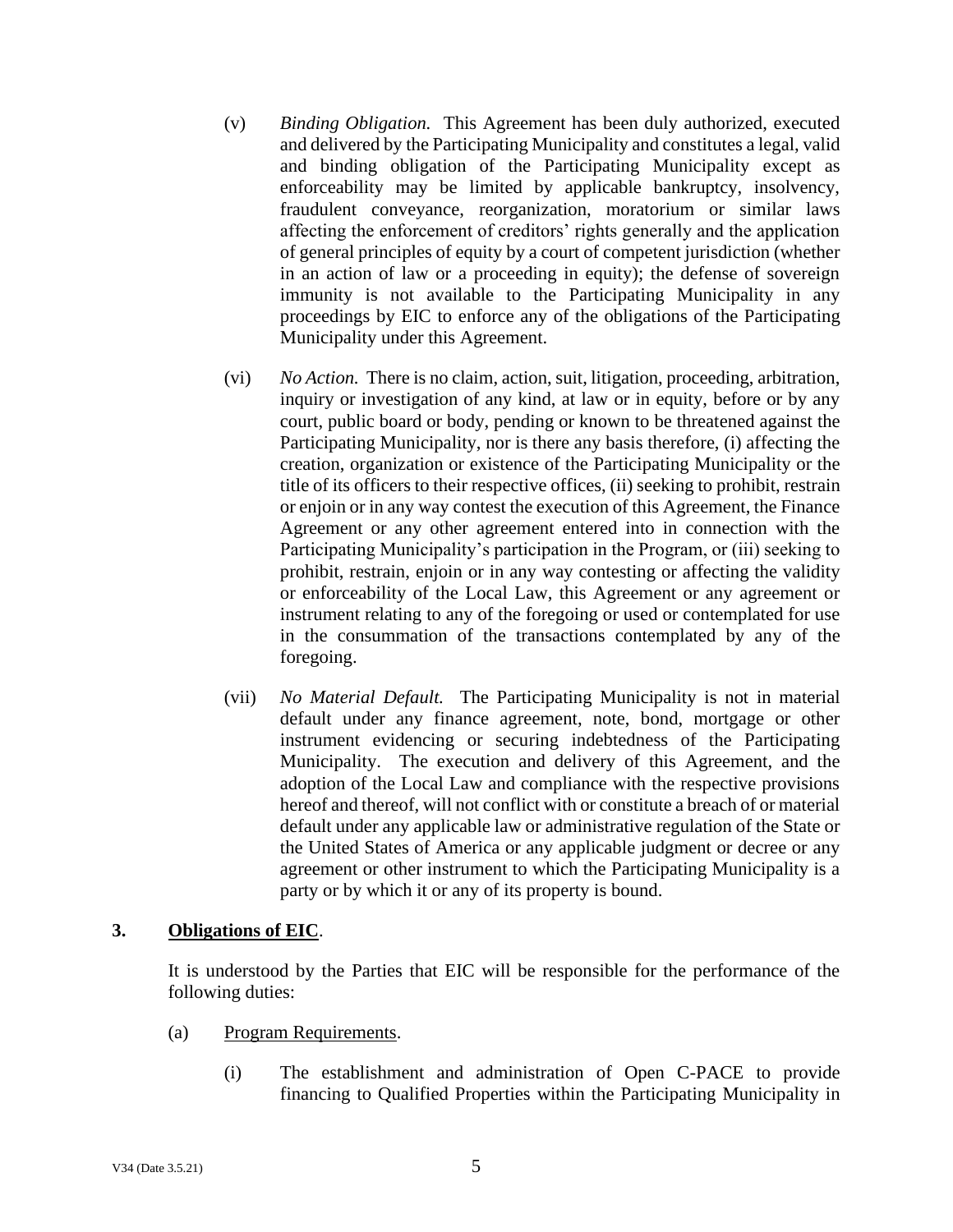order to promote, facilitate and finance Qualified Projects in accordance with the terms of the Local Law and this Agreement.

- (ii) Receive and review (or provide for the review of) applications submitted by Qualified Property Owners within the Participating Municipality for the financing of Qualified Projects, and the approval or disapproval of such applications in accordance with the Authority's guidelines, any restrictions imposed by the Participating Municipality, and the policies and procedures adopted by EIC with respect to Open C-PACE (the "*Policies and Procedures*"). The governing Board of EIC reserves the right to reject an application for financing for any reason.
- (iii) Prepare and deliver to the Participating Municipality by February  $15<sup>th</sup>$  of each calendar year an annual report (the "*Annual Report*") which shall contain information related to each Benefited Property within the Participating Municipality through December  $31<sup>st</sup>$  of the immediately preceding calendar year, identified in the Annual Report by address and Tax Map Identification (i.e. section, block and lot) including:
	- A. A list of each Benefited Property for which a Qualified Property Owner executed a Finance Agreement during the prior calendar year (for which a Benefit Assessment Lien was added by EIC, on behalf of the Participating Municipality, to its land records in accordance with Section 3(d) below);
	- B. A list of each Benefited Property within the Participating Municipality where the Benefit Assessment and all obligations under the related Finance Agreement have been satisfied or paid in full during the prior calendar year, including the satisfaction date and a copy of the notice of satisfaction;
	- C. The total Annual Installment Amount paid to each Financing Party for each Benefited Property in the Participating Municipality during the prior calendar year;
	- D. For each Benefited Property with an outstanding Benefit Assessment, (i) the Annual Installment Amount collected in the current year, (ii) any amount of the Annual Installment Amount due and remaining uncollected in the current year, including any Financing Charges, and (iii) the Annual Installment Amount due to be collected in the following calendar year; and
	- E. All other information EIC may deem to be relevant to each Benefited Property within the Participating Municipality.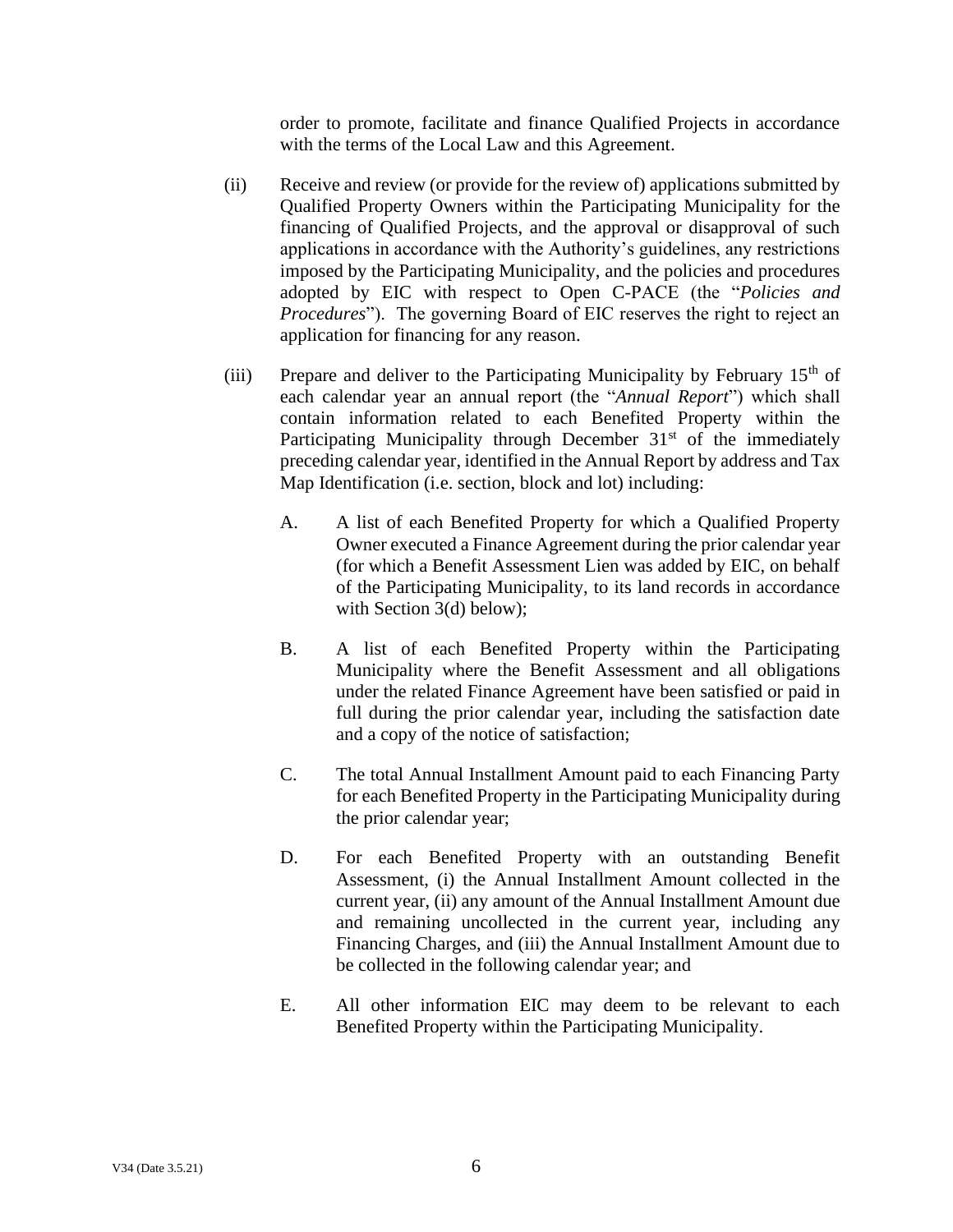## <span id="page-8-0"></span>(b) Qualified Project Requirements.

If a Qualified Property Owner requests financing from EIC under the Program, EIC shall:

- (i) Require performance of an Energy Audit or Renewable Energy System Feasibility Analysis on the Qualified Property that assesses the expected energy cost savings of the Energy Efficiency Improvements or Renewable Energy Systems over the useful life of such Energy Efficiency Improvements and/or Renewable Energy Systems before approving such financing;
- (ii) Impose requirements and criteria to ensure that the proposed Energy Efficiency Improvements or Renewable Energy Systems are consistent with the purpose of the Program;
- (iii) Require that the Qualified Property Owner obtain the consent of any existing holder of a mortgage on the Qualified Property substantially in the form of Exhibit C attached hereto, prior to the recording of a Benefit Assessment Lien against the Qualified Property;
- (iv) Receive the certificates of completion executed by the Benefited Property Owner or its duly authorized representative during or following installation or construction of the Qualified Project to determine compliance with the Policies and Procedures; and
- (v) Verify and report to the Participating Municipality on the installation and performance of Renewable Energy Systems and Energy Efficiency Improvements financed by the Program.
- <span id="page-8-1"></span>(c) Finance Agreement for Qualified Project. The Financing Party and the Qualified Property Owner shall enter into a Finance Agreement for the Qualified Project which shall set forth the terms and conditions for the disbursement and repayment of the Loan and the duties and obligations of the parties with respect to the acquisition, construction and installation of the Qualified Project. EIC, on behalf of the Participating Municipality, shall be a third-party beneficiary to the Finance Agreement. The Finance Agreement shall state (a) the legal description of the Benefited Property, (b) the total Benefit Assessment that will be levied against the Benefited Property which shall include the cost of the Qualified Project together with any Eligible Costs and Financing Charges approved by EIC and by the Financing Party, (c) the fixed rate of interest on the Loan, and (d) a schedule of the Annual Installment Amounts due in each year of the Loan. Additionally, the Finance Agreement shall disclose the Financing Charges and risks associated with participation in the Program, including the risk of foreclosure in case of nonpayment of any Annual Installment Amount. Upon execution of the Finance Agreement by the Financing Party and the Qualified Property Owner, the property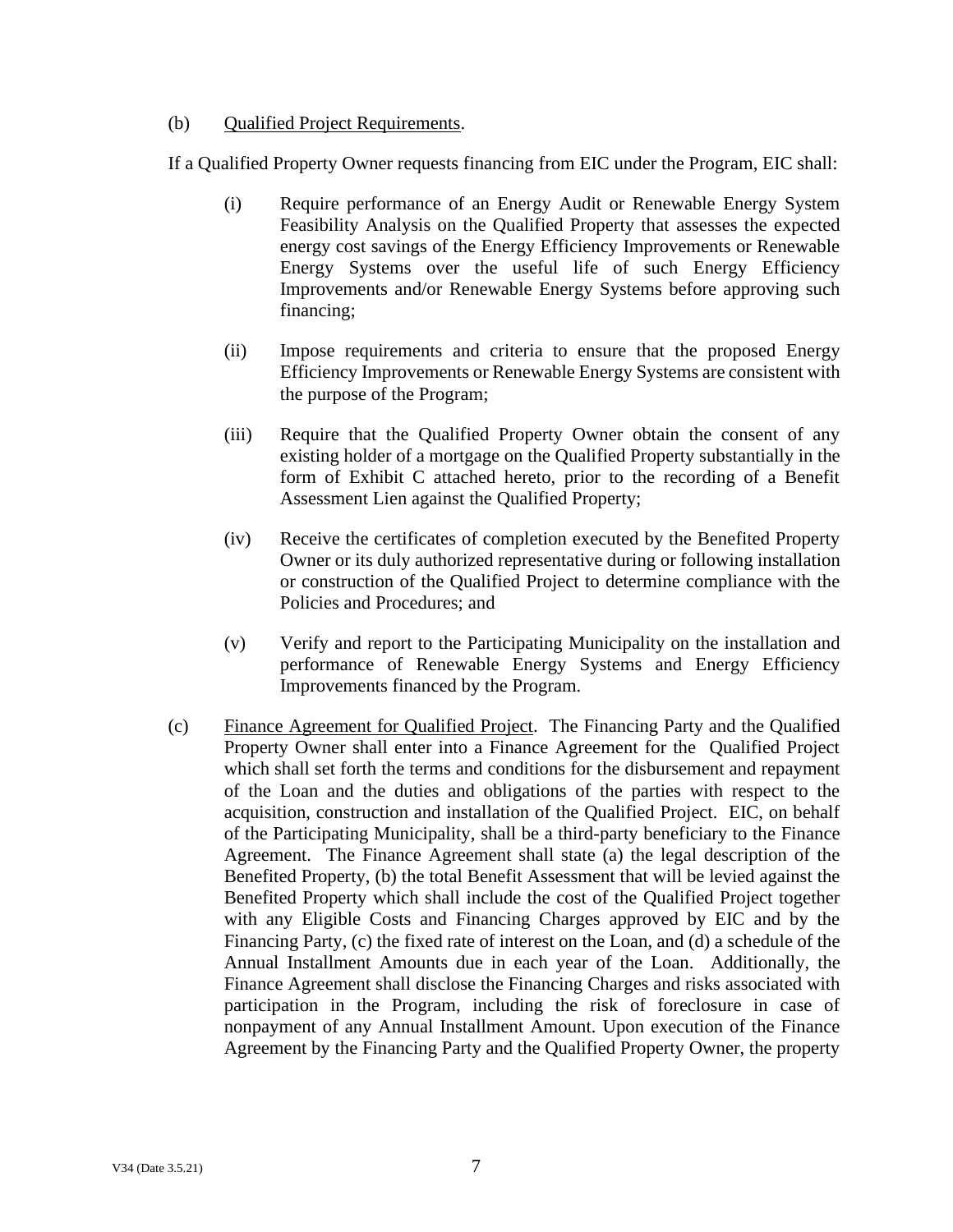that is the subject of the Finance Agreement shall be deemed a "Benefited Property."

- <span id="page-9-0"></span>(d) Levy and Recording of Benefit Assessment Lien.
	- (i) Upon execution of a Finance Agreement, EIC, on behalf of the Participating Municipality, shall promptly record the Benefit Assessment Lien against the Benefited Property in the land records for properties in the Participating Municipality. The Benefit Assessment Lien shall be substantially in the form of Exhibit A to this Agreement and include a legal description of the Benefited Property and a schedule of the Annual Installment Amounts due in each year of the Loan. There shall be no charge, mortgage recording tax or other fee for recording the Benefit Assessment Lien on the land records for the Participating Municipality in the same manner as if recorded by the Participating Municipality. As provided in the Enabling Act and the Local Law, the Benefit Assessment levied pursuant to this Agreement and the interest, fees and any penalties thereon shall constitute a lien against the Benefited Property on which they are made until they are paid. The Benefit Assessment shall be payable by the Benefited Property Owner in Annual Installment Amounts as provided in the Finance Agreement. Only delinquent Annual Installment Amounts that are due and owing may be subject to enforcement.
	- (ii) Pursuant to the Finance Agreement, the final amount of the Benefit Assessment may be adjusted after the recording of the Benefit Assessment Lien on the land records for the Participating Municipality. Such an adjustment would likely be the result of a change in the energy improvement service contract amount during the construction period, additional Financing Charges, or an amendment to the Finance Agreement. In the event that the final Benefit Assessment needs to be adjusted at the completion of the Qualified Project, or any other time, EIC, on behalf of the Participating Municipality, will record the new Benefit Assessment Lien on the land records to reflect such adjustment, together with a new schedule of Annual Installment Amounts. Such recording of the new Benefit Assessment Lien against the Benefited Property shall be exempt from any charge, mortgage recording tax or other fee in the same manner as if recorded by the Participating Municipality.
- <span id="page-9-1"></span>(e) Annual Installment Liens.
	- (i) As provided in the Local Law, each Annual Installment Amount shall be considered a charge upon the Benefited Property and shall become a lien on the Benefited Property as of the first day of January of the fiscal year for which levied (the "Annual Installment Lien") and shall remain a lien until paid. Payment to the Financing Party shall be considered payment for this purpose. Delinquent Annual Installment Amounts may accrue Financing Charges as may be provided in the Finance Agreement. Any additional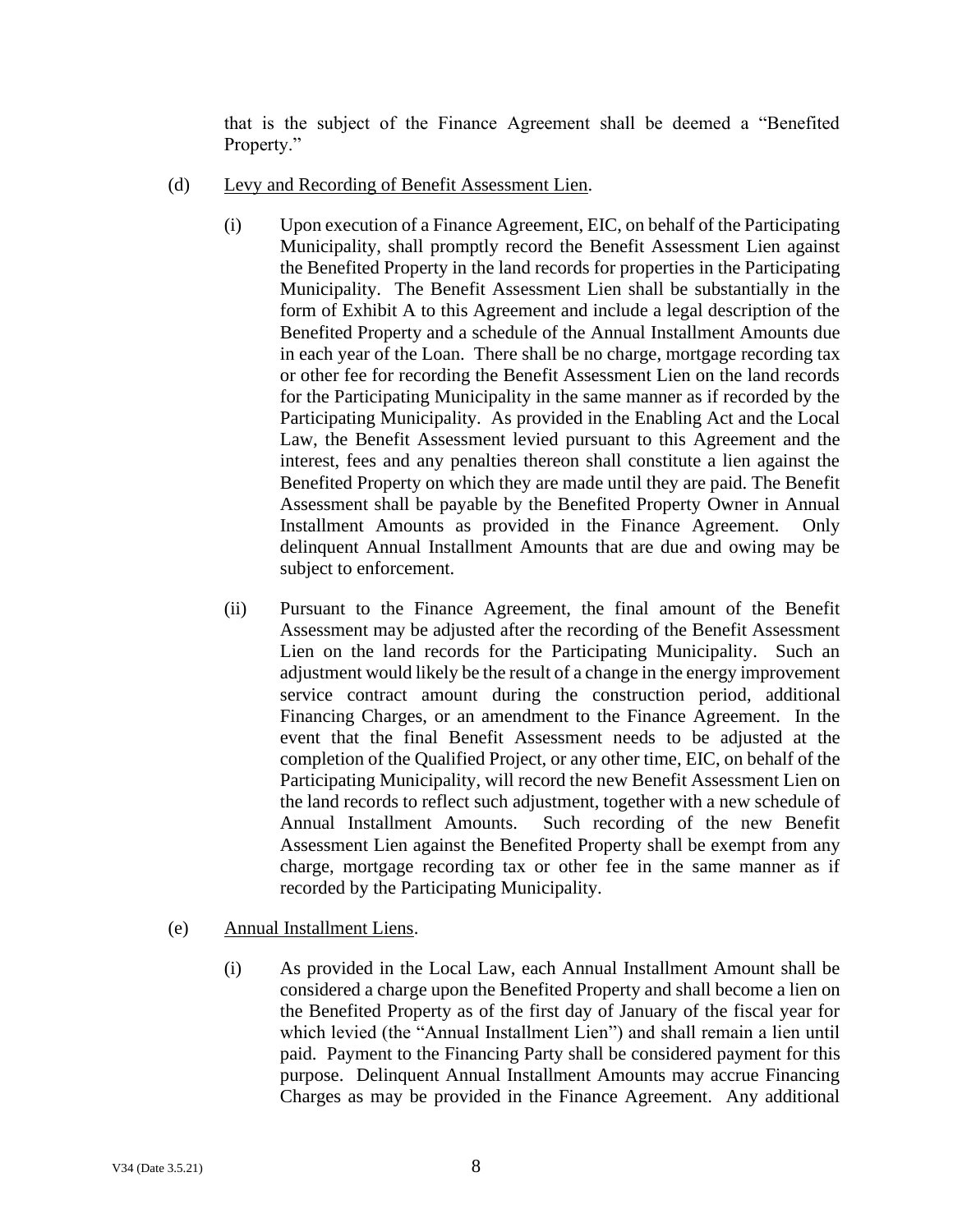Financing Charges imposed by the Financing Party pursuant to the Finance Agreement shall increase the Annual Installment Amount and the Annual Installment Lien for the year in which such overdue payments were first due.

- (ii) The Benefit Assessment Lien shall be automatically reduced annually by the amount of each Annual Installment Lien when each Annual Installment Lien becomes a lien. Each Annual Installment Lien shall be subordinate to all Municipal Liens, whether created by Section 902 of the RPTL or any other State or Local Law. No Annual Installment Amount shall be recovered by the Participating Municipality, EIC, or any assignee upon foreclosure, sale or other disposition of the Benefited Property unless and until all Municipal Liens are fully discharged. Each Annual Installment Lien, however, shall have priority over all Non-Municipal Liens, irrespective of when created, except as otherwise required by law.
- (iii) Neither the Benefit Assessment Lien nor any Annual Installment Lien shall be extinguished or accelerated in the event of a default or bankruptcy of the Benefited Property Owner. Each Annual Installment Amount shall be considered a charge upon the Benefited Property and shall be collected by EIC, on behalf of the Participating Municipality, at the same time and in the same manner as real property taxes or municipal charges. Each Annual Installment Lien shall remain a lien until paid. Amounts collected in respect of an Annual Installment Lien shall be remitted to EIC or the Financing Party, as may be provided in the Finance Agreement.
- <span id="page-10-0"></span>(f) Final Payment and Release. Upon notice from the Financing Party that the Benefit Assessment has been satisfied and paid in full, together with all Eligible Costs and Financing Charges provided under the Finance Agreement, EIC, on behalf of the Participating Municipality, will execute a Satisfaction and Release of Benefit Assessment Lien (the "Release") substantially in the form attached hereto as Exhibit D, and record the Release on the land records for the Participating Municipality. There shall be no charge, mortgage recording tax or other fee for recording the Release on the land records for the Participating Municipality in the same manner as if recorded by the Participating Municipality.
- <span id="page-10-1"></span>(g) Billing and Collection of Annual Installment Amounts.
	- (i) The Finance Agreement shall provide for the repayment of the Benefit Assessment in Annual Installment Amounts. EIC will act as the Participating Municipality's agent in the billing and collection of the Benefit Assessment for each Benefited Property listed in the Annual Report in accordance with the related Finance Agreement.
	- (ii) In the event of a default in payment of any Annual Installment Amount for a Benefited Property, EIC agrees to take at least the following steps to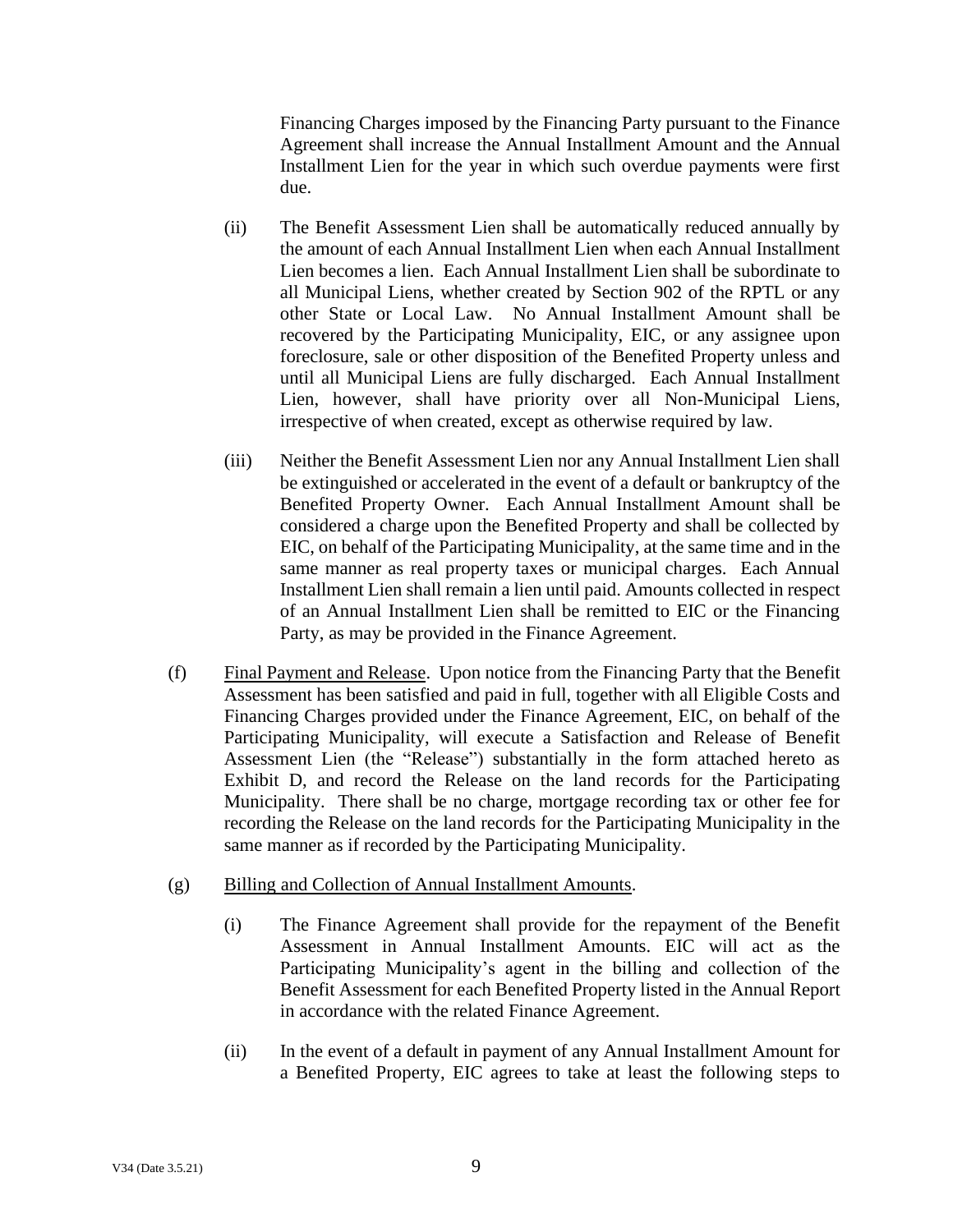collect the delinquent Annual Installment Amount on behalf of the Participating Municipality:

- A. Mail a written notice of delinquency and demand for payment to the Benefited Property Owner by both certified mail, return receipt requested, and first class mail; and
- B. Mail a second notice of delinquency to the Benefited Property Owner by both certified mail, return receipt requested, and first class mail at least 30 days after the date of the first notice if the delinquency is continuing.
- (iii) If the Benefited Property Owner fails to cure the delinquency within 30 days after the mailing of the second notice of delinquency, then the Financing Party may redeem the Benefited Property and pursue collection of the delinquent Annual Installment Amounts as provided in paragraph (h) of this Section 3.
- <span id="page-11-0"></span>(h) Collection of Delinquent Payments.
	- (i) If any Benefited Property Owner fails to pay an Annual Installment Amount, the Financing Party may redeem the Benefited Property by paying the amount of all unpaid Municipal Liens thereon, and thereafter have the right to collect any amounts in respect of an Annual Installment Lien by foreclosure pursuant to the RPTL or any other remedy available at law.
	- (ii) EIC shall provide written notice to the Participating Municipality of the institution of a judicial foreclosure or other proceeding against any Benefited Property located within the Participating Municipality for payment of delinquent Annual Installment Amounts.

# <span id="page-11-2"></span><span id="page-11-1"></span>**4. Obligations of the Participating Municipality**.

- (a) Appointment of EIC as Agent. The Participating Municipality hereby appoints EIC to act as its agent in the administration of the Open C-PACE Program within the Participating Municipality and in its dealings with Financing Parties, Qualified Property Owners and Benefited Property Owners. EIC is authorized on behalf of the Participating Municipality to levy and record the Benefit Assessment Lien, any amendments or assignments thereof and the Release in the land records for properties in the Participating Municipality without charge, and to take any reasonable actions in the performance of its duties hereunder.
- <span id="page-11-3"></span>(b) Assignment of Benefit Assessment Lien.
	- (i) The Participating Municipality authorizes EIC, on its behalf, to sell or assign any and all Benefit Assessment Liens and Annual Installment Liens to a Financing Party that provides financing to a Qualified Property pursuant to a Finance Agreement. The Assignment of Benefit Assessment Lien shall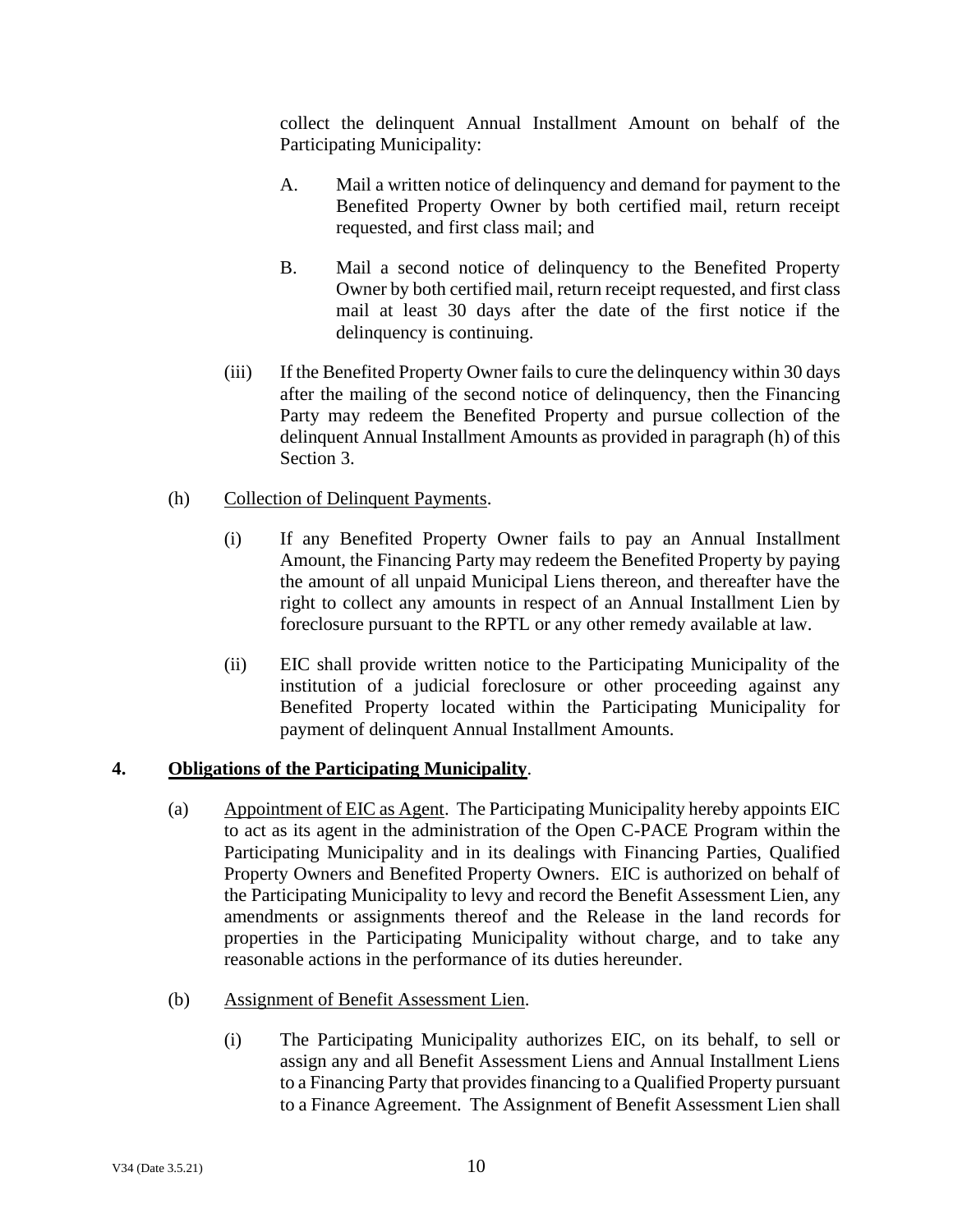be in substantially the form attached hereto as Exhibit B, and shall be filed by EIC, on behalf of the Participating Municipality, in the land records for the Participating Municipality at the same time as the Benefit Assessment Lien.

The Financing Party may sell or assign for consideration any and all Benefit Assessment Lien and Annual Installment Liens received from EIC, on behalf of the Participating Municipality, subject to certain conditions provided in the administration agreement between EIC and the Financing Party. Any such assignment shall be in a form acceptable to EIC, and shall be filed by the Financing Party or, at its request and upon indemnification, by EIC, on the land records for the Participating Municipality. The assignee or assignees of such Benefit Assessment Liens and Annual Installment Liens shall have and possess the same powers and rights at law or in equity as EIC would have had if the Benefit Assessment Lien and Annual Installments Liens had not been assigned with regard to the precedence and priority of such lien, the accrual of interest and the fees and expenses of collection. There shall be no charge, mortgage recording tax or other fee for recording of any assignment on the land records for the Participating Municipality if filed by EIC, in the same manner as if recorded by the Participating Municipality.

- <span id="page-12-0"></span>(c) Notices.
	- (i) Within 10 days of EIC's request, the Participating Municipality will provide written notice to EIC of any delinquency in the payment of real property taxes by a Benefited Property Owner if the Benefited Property is subject to a Benefit Assessment Lien.
	- (ii) The Participating Municipality will also provide written notice to EIC of any sale or assignment of its real property taxes or any institution of a judicial foreclosure or other proceeding against any Benefited Property for delinquent real property taxes if such Benefited Property is subject to a Benefit Assessment Lien.
- <span id="page-12-1"></span>(d) Promotion of Program; Assistance to EIC; Modification of Program.
	- (i) The Participating Municipality shall use good faith efforts to assist EIC in local marketing efforts and outreach to the local business community to encourage participation in the Program such as including Program information on the Participating Municipality's website.
	- (ii) The Participating Municipality shall use good faith efforts to assist in gathering and providing information for EIC to administer the Program.
	- (iii) Except with respect to Qualified Properties for which an application has previously been submitted, the Participating Municipality may at any time modify Open C-PACE by changing the types of properties that may receive financing for Qualified Projects. The Participating Municipality shall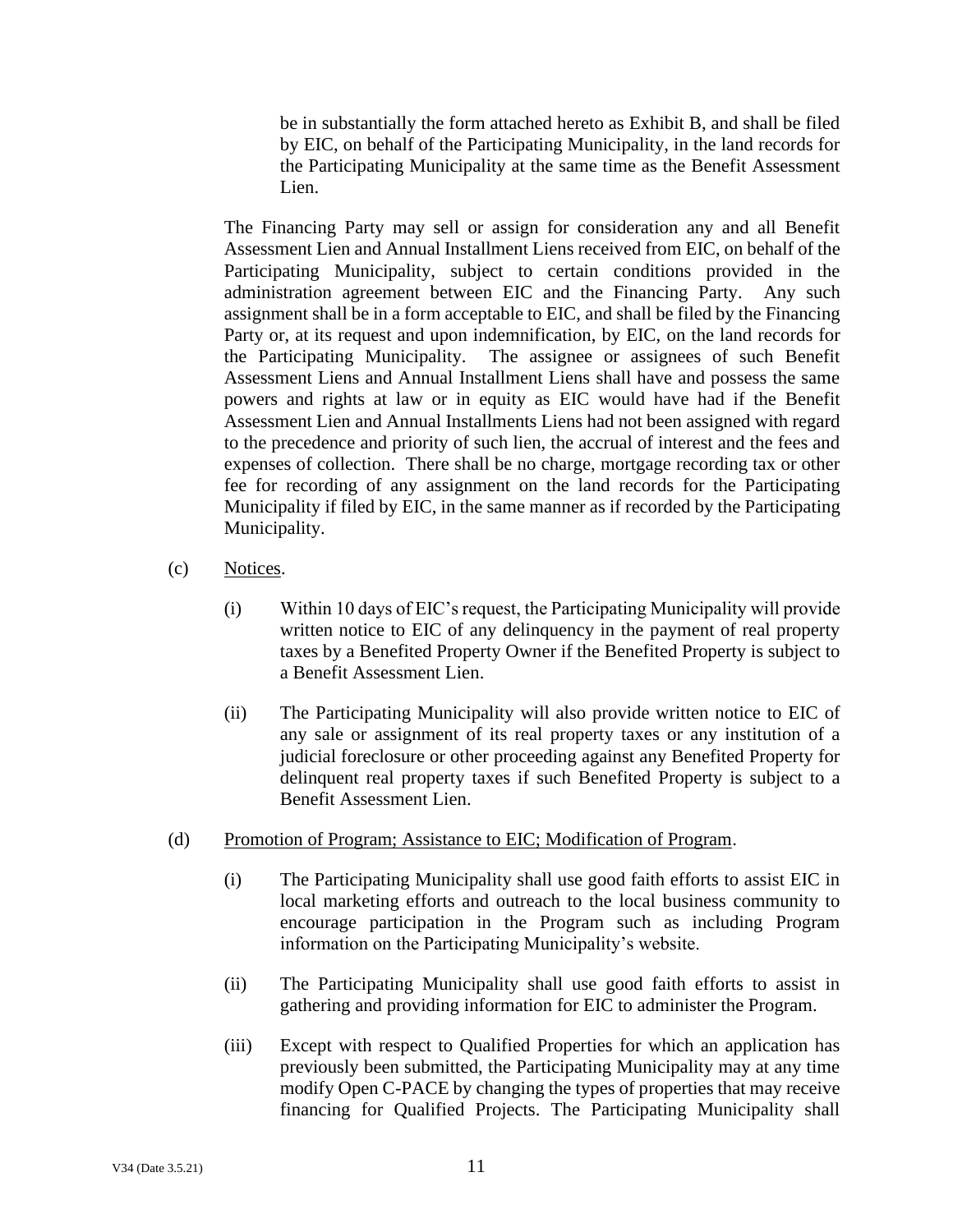provide written notice to EIC of such proposed modification. The proposed modification shall only become effective upon written approval from EIC provided to the Participating Municipality, which shall not be unreasonably withheld. Such approval shall have no effect on the duties and obligations owed by each Party hereto in connection with this Agreement and any Benefited Property for which a Finance Agreement was executed prior thereto.

## <span id="page-13-0"></span>**5. Indemnification**

EIC agrees that it will protect, defend, indemnify and hold harmless the Participating Municipality and its officers, agents and employees from and against all claims, demands, causes of action, damages, judgments, losses and expenses, including reasonable attorney's fees, arising out of or in connection with the negligent actions of EIC's officers, employees and agents under this Agreement. This provision shall survive termination of this Agreement.

### <span id="page-13-1"></span>**6. Term**.

The term of this Agreement shall commence upon the date first written above. This Agreement shall be in full force and effect until all of the Benefit Assessments for Benefited Properties in the Participating Municipality have been paid in full or deemed no longer outstanding. The Participating Municipality may opt-out of continuation in the program at any time on sixty (60) days advance notice to EIC, provided that the provisions of this Agreement shall continue with regard to Benefit Assessments assessed prior to such termination date until the Benefit Assessments have been paid in full or are no longer outstanding.

## <span id="page-13-2"></span>**7. Default**.

Each Party shall give the other Party written notice of any breach of any covenant or agreement under this Agreement and shall allow the defaulting Party 30 days from the date of its receipt of such notice within which to cure any such default or, if it cannot be cured within 30 days, to commence and thereafter diligently pursue to completion, using good faith efforts to effect such cure and to thereafter notify the other Party of the actual cure of any such default. The Parties shall have all other rights and remedies provided by law, including, but not limited to, specific performance, provided, however, in no event shall either Party have the right to terminate this Agreement prior to the expiration of the Term, except as provided in accordance with Section 6 of this Agreement.

### <span id="page-13-3"></span>**8. Remedies Upon Default**.

Should the Participating Municipality default in any of its obligations hereunder, EIC shall be entitled to any remedy it may have at law and as set forth below. EIC may utilize any one or all of these remedies at EIC's sole discretion:

(a) EIC may sue the Participating Municipality for specific enforcement of this Agreement;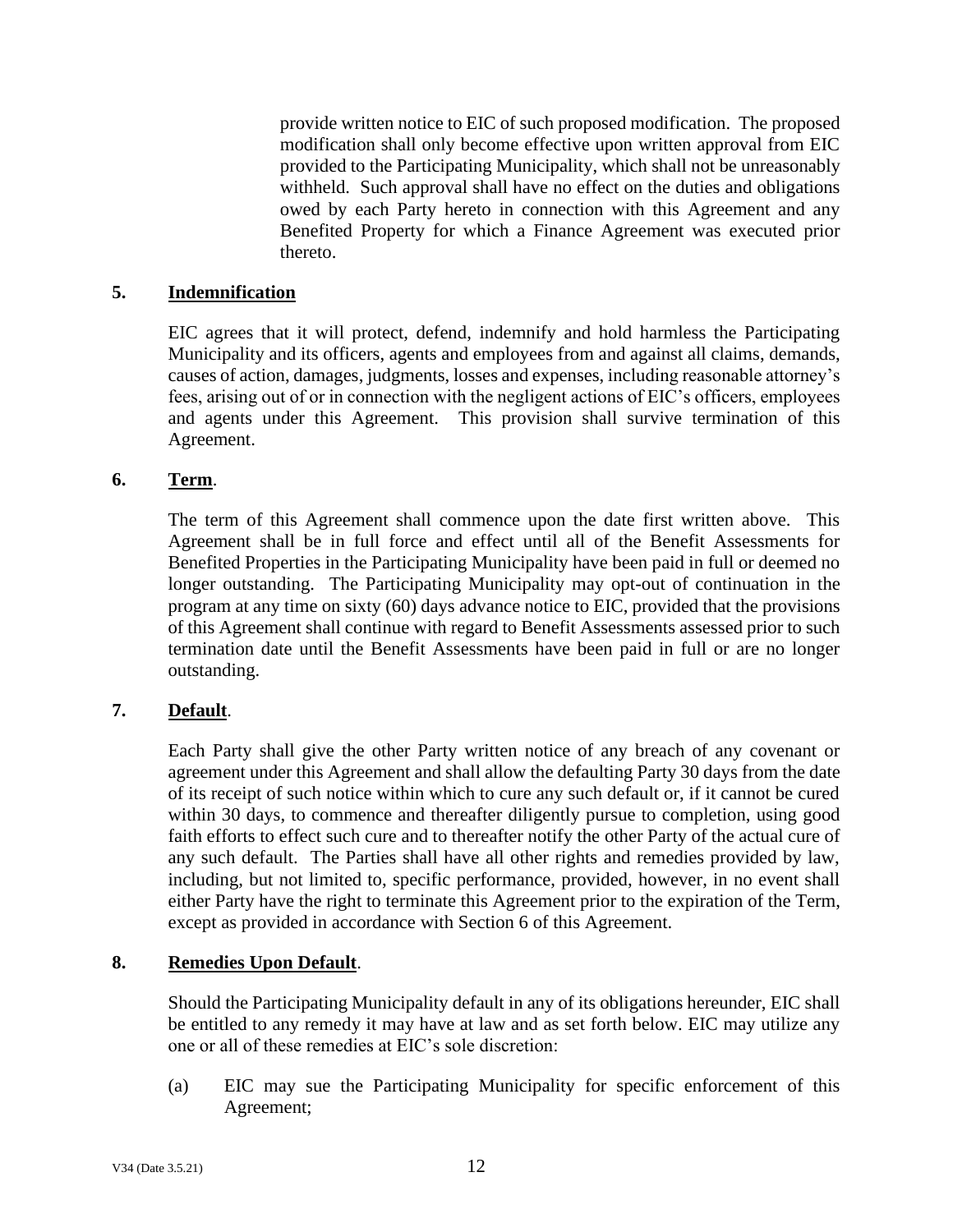- (b) EIC shall have the right to discontinue providing any new financings to Qualified Properties located within the Participating Municipality.
- (c) EIC may suspend the Participating Municipality's membership in EIC.
- (d) EIC shall have all other rights and remedies provided by law.

### <span id="page-14-1"></span><span id="page-14-0"></span>**9. Miscellaneous**.

(a) Assignment or Transfer.

Except as provided in Section 4(b) hereof, neither Party may assign or transfer its rights or obligations under this Agreement to another unit of local government, political subdivision or agency of the State or to a private party or entity without the prior written consent of the other Party.

#### <span id="page-14-2"></span>(b) Severability.

If any clause, provision or section of this Agreement is held to be illegal or invalid by any court, the invalidity of the clause, provision or section will not affect any of the remaining clauses, provisions or sections, and this Agreement will be construed and enforced as if the illegal or invalid clause, provision or section has not been contained in it.

#### <span id="page-14-3"></span>(c) Counterparts.

This Agreement may be executed in any number of counterparts, each of which shall be deemed to be an original, and all of which together shall constitute but one and the same instrument.

#### <span id="page-14-4"></span>(d) Notices.

Any and all notices, demands, or other communications required or desired to be given hereunder by either Party shall be delivered electronically and in writing by certified mail, return receipt requested as follows:

### **EIC:**

Susan Morth **CEO** Energy Improvement Corporation 2875 Route 35 Katonah, NY, 10536 E-mail: smorth@eicpace.org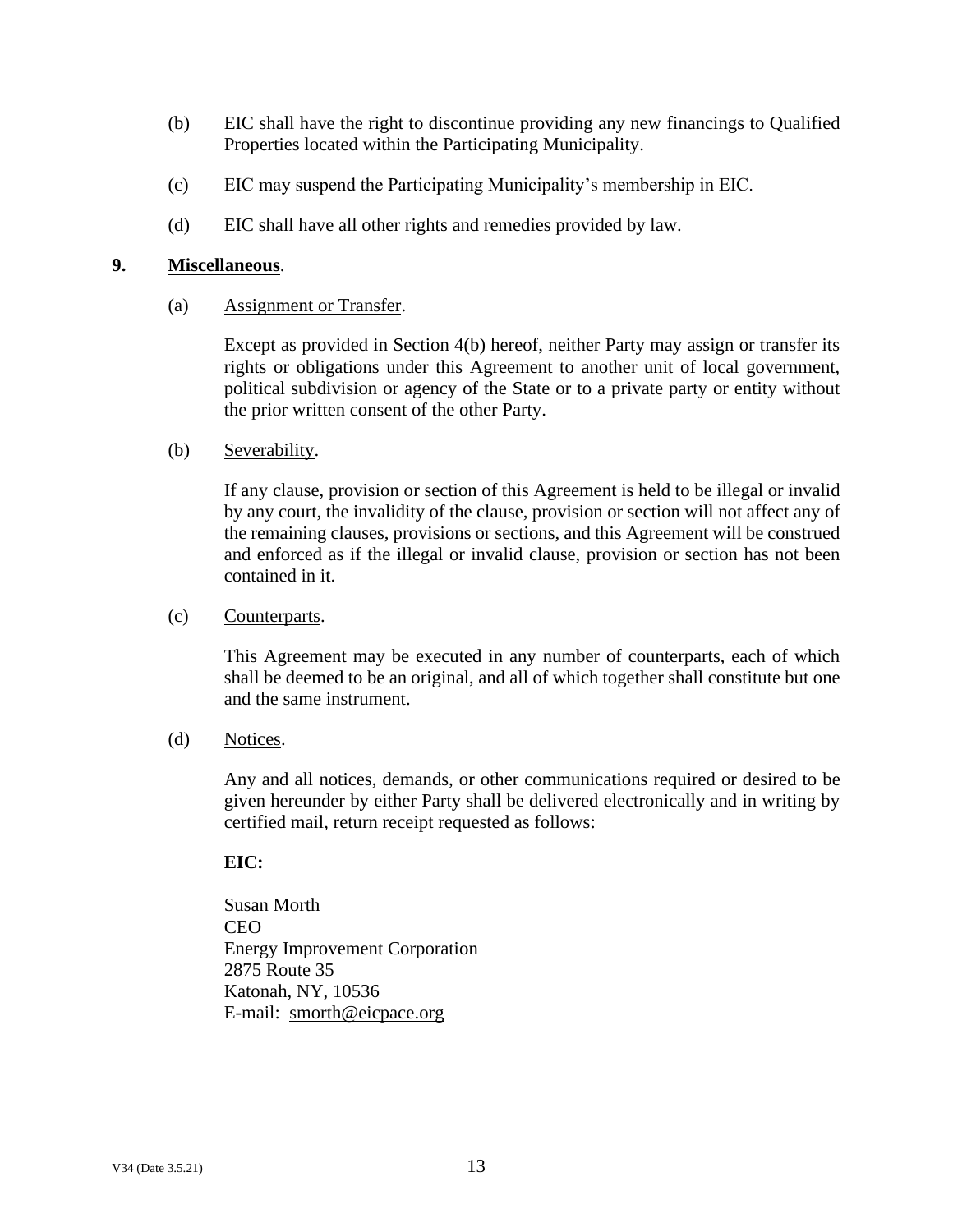Alain Pierroz Chief Operating and Financial Officer Energy Improvement Corporation 2875 Route 35 Katonah, NY, 10536 E-mail: apierroz@eicpace.org

With a copy to:

Anna Lee, Esq. Partner Norton Rose Fulbright US LLP 1301 Avenue of the Americas New York, New York 10019 E-mail: anna.lee@nortonrosefulbright.com

## **PARTICIPATING MUNICIPALITY:**

[Municipality's Primary Contact Name and Address]

With a copy to:

[Participating Municipality's counsel]

Either Party hereto may change its address for purposes of this Section by providing written notice to the other Party in the manner provided above.

<span id="page-15-0"></span>(e) Amendment and Waivers.

Except as otherwise set forth in this Agreement, any amendment to or waiver of any provision of this Agreement must be in writing and mutually agreed to by EIC and the Participating Municipality.

<span id="page-15-1"></span>(f) Governing Law.

This Agreement shall be construed and governed in accordance with the laws of the State of New York. Any legal action to be brought under this Agreement must be instituted in State or Federal Courts having jurisdiction located in Westchester County, New York.

<span id="page-15-2"></span>(g) Entire Agreement.

This instrument constitutes the entire agreement between the Parties with respect to the Open C-PACE Program and supersedes all previous discussions, understandings and agreements between the Parties relating to the Open C-PACE Program.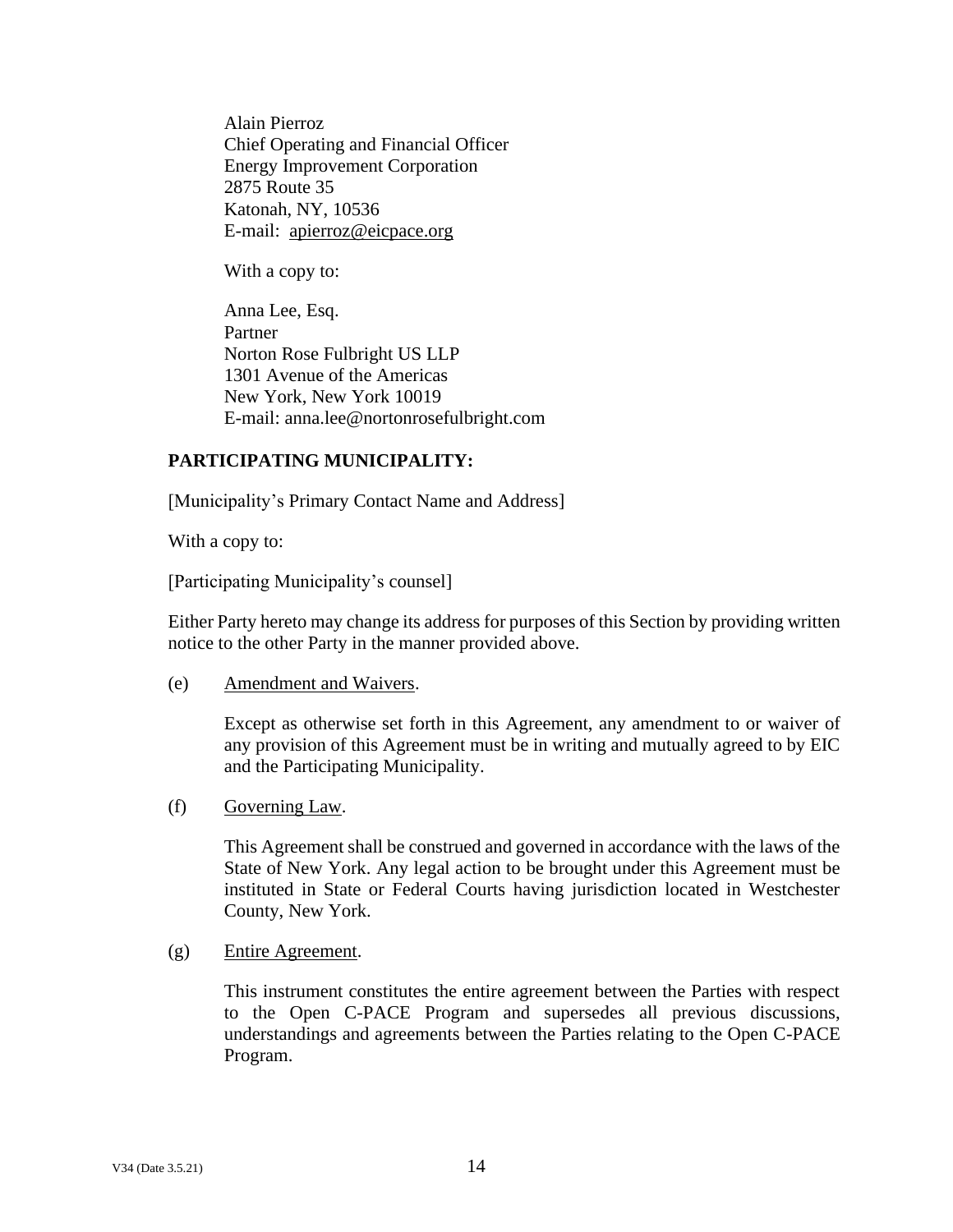IN WITNESS WHEREOF, the undersigned have executed this Agreement as of the day and year first written above.

Date: \_\_\_\_\_\_\_\_\_\_\_\_\_, 20\_\_\_\_ ENERGY IMPROVEMENT CORPORATION

By: \_\_\_\_\_\_\_\_\_\_\_\_\_\_\_\_\_\_\_\_\_\_\_\_\_\_\_\_\_\_\_\_\_\_ Name:

Title:

Date: \_\_\_\_\_\_\_\_\_\_\_\_\_, 20\_\_\_ PARTICIPATING MUNICIPALITY NAME:

By:

Name: Title: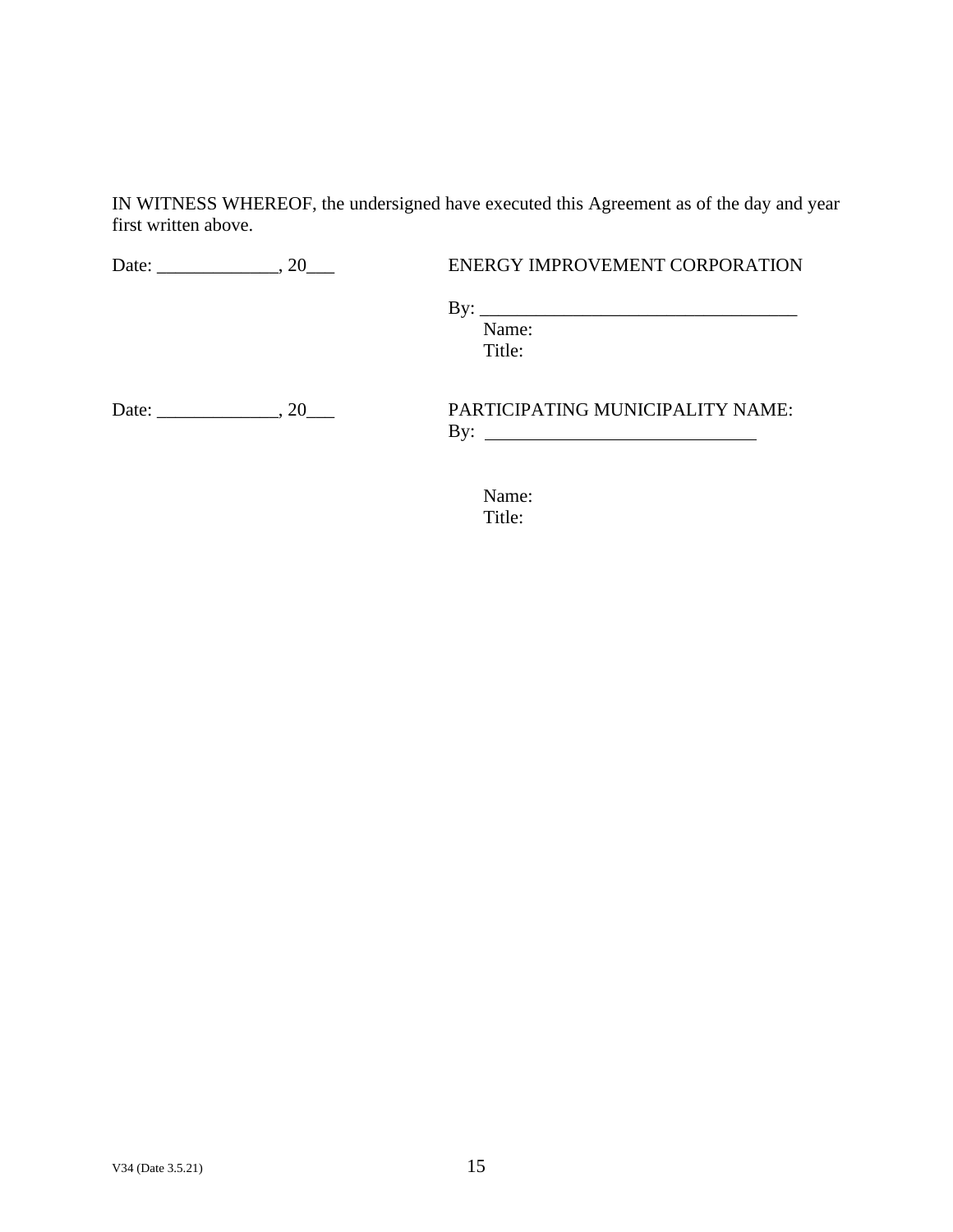# **EXHIBIT A**

#### **CERTIFICATE OF LEVY AND LIEN OF BENEFIT ASSESSMENT**

<span id="page-17-0"></span>Energy Improvement Corporation, located at 2875 Route 35, Katonah, NY, 10536, a local development corporation formed under the laws of the State of New York ("EIC"), acting on behalf of [County/City/Town/Village] (the "Participating Municipality") pursuant to Article 5-L of the General Municipal Law of the State of New York and the Local Law adopted by the Participating Municipality establishing the Energize NY Open C-PACE Financing Program in the Participating Municipality, and the Municipal Agreement between the Participating Municipality and EIC dated \_\_\_\_\_\_\_\_\_\_\_\_\_\_\_ \_\_\_, 20\_\_, HEREBY LEVIES A BENEFIT ASSESSMENT AGAINST AND LIEN UPON certain real property commonly referred to as  $\qquad$  and described more particularly in the attached **Attachment 1** (the "Benefited Property"), situated in the Participating Municipality and owned on the date hereof in whole or in part by \_\_\_\_\_\_\_\_\_\_\_\_\_\_\_\_\_\_\_\_\_ (the "Benefited Property Owner"), located at [Property Owner Address], said levy and lien shall secure the repayment of financing for energy improvements or other improvements from time to time authorized by the Enabling Act made or to be made to the Benefited Property pursuant to that certain Finance Agreement, by and between the Benefited Property Owner and [Capital Provider], located at [Capital Provider Address], dated 1. 20, as may be amended (the "Finance Agreement"). The amount and repayment of said levy and lien, as determined by EIC, on behalf of the Participating Municipality, are as follows: an installment payment schedule set forth in the attached **Attachment 2** is in effect for payment of the Benefit Assessment, and is based on the principal amount of the Benefit Assessment of \$\_\_\_\_\_\_\_\_\_\_\_\_, with interest thereon at a fixed rate equal to \_\_\_\_% per annum, with [#] annual installments of principal and interest (the "Annual Installment Amount") due and payable pursuant to the Finance Agreement. The Annual Installment Amount may be adjusted to reflect any permitted prepayments received or additional interest or charges due to late payments or defaults, as provided in the Finance Agreement.

Each Annual Installment Amount shall be considered a charge upon the Benefited Property and shall become a lien on the Benefited Property as of the first day of January of the fiscal year for which levied (the "Annual Installment Lien") and shall remain a lien until paid. In the event that any Annual Installment Amount shall remain unpaid for thirty days after the same shall become due and payable, interest and other charges shall be charged upon the unpaid Annual Installment Amount at the rate of  $\%$  per annum, as provided in the Finance Agreement. All existing holders of any mortgage on the Benefited Property have consented to the levy and assessment of the Benefit Assessment Lien by the Participating Municipality against the Benefitted Property, and copies of such consents have been provided to EIC.

At such time as the principal and interest payments of the Benefit Assessment have been satisfied and paid in full, a Satisfaction and Release of Benefit Assessment Lien shall be filed by EIC, on behalf of the Participating Municipality, in the land records for the Participating Municipality evidencing such release.

This Certificate constitutes a certificate of lien and is filed pursuant to the provisions of the Local Law to evidence a lien for the Benefit Assessment levied upon the Benefited Property for the special benefits conferred upon said Benefited Property by the energy improvements related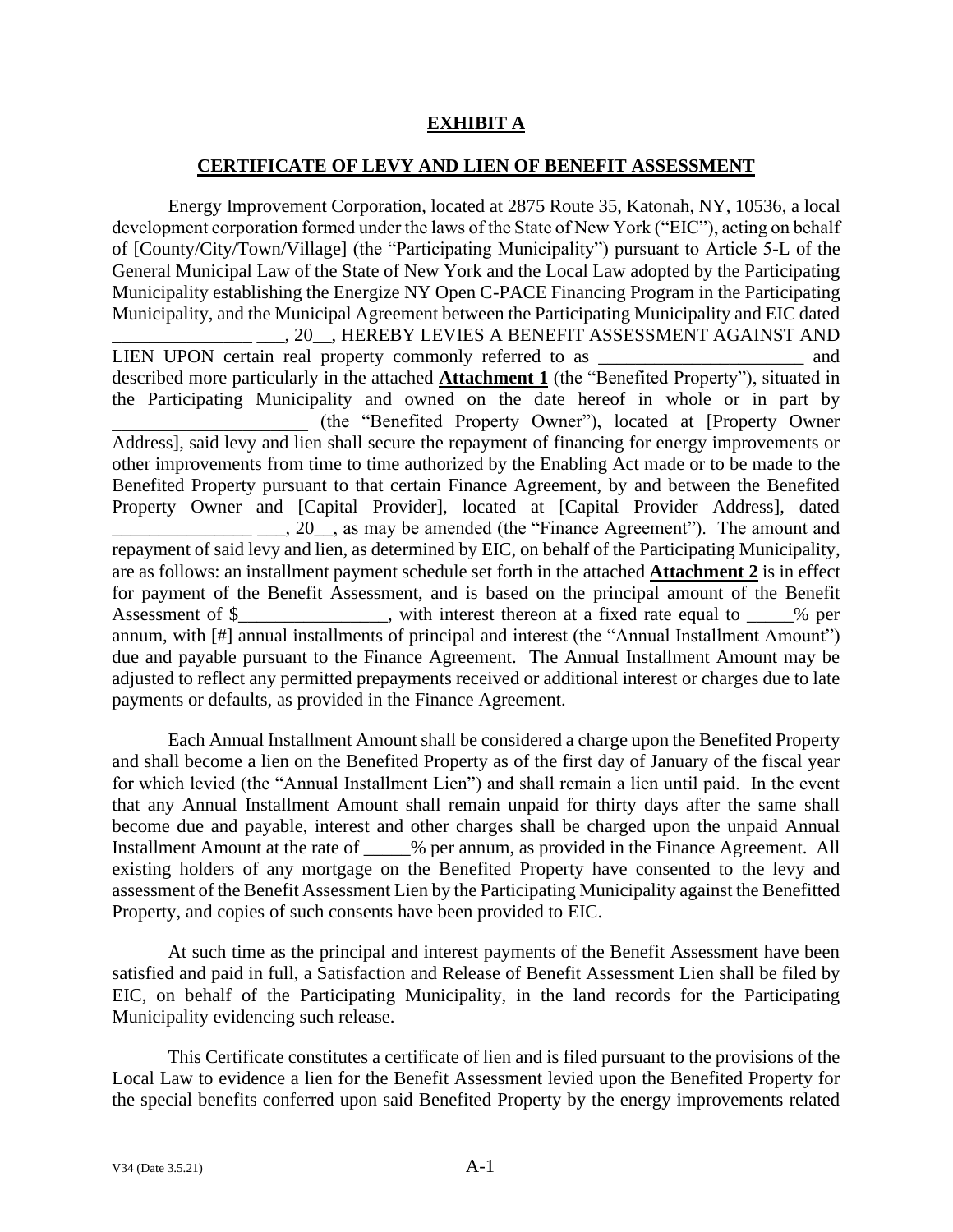thereto. Pursuant to the Act, this lien shall take precedence over all other liens or encumbrances except a lien for taxes of the Participating Municipality on real property, municipal charges, or governmentally imposed assessments in respect of services or benefits to the Property, which liens shall have priority over this lien.

The portion of this Certificate which constitutes a levy of Benefit Assessment and notice of installment payment of Benefit Assessment is filed pursuant to the provisions of the Local Law and the General Municipal Law of the State of New York, as amended.

The filing of this Certificate is done pursuant to the Local Law No. \_\_\_ of 20\_\_, as such law may be amended from time to time, to Establish a Sustainable Energy Loan Program (OPEN C-PACE) and the Municipal Agreement, by and between the Energy Improvement Corporation (EIC) and the [Municipality]. Accordingly, EIC is a constituted authority acting as an agent of the [Municipality] and the recording of this lien shall be exempt from any charge, mortgage recording tax or other fee in the same manner as if recorded by the [Municipality].

Effective this day of  $, 20$ 

## [SIGNATURE PAGES TO FOLLOW]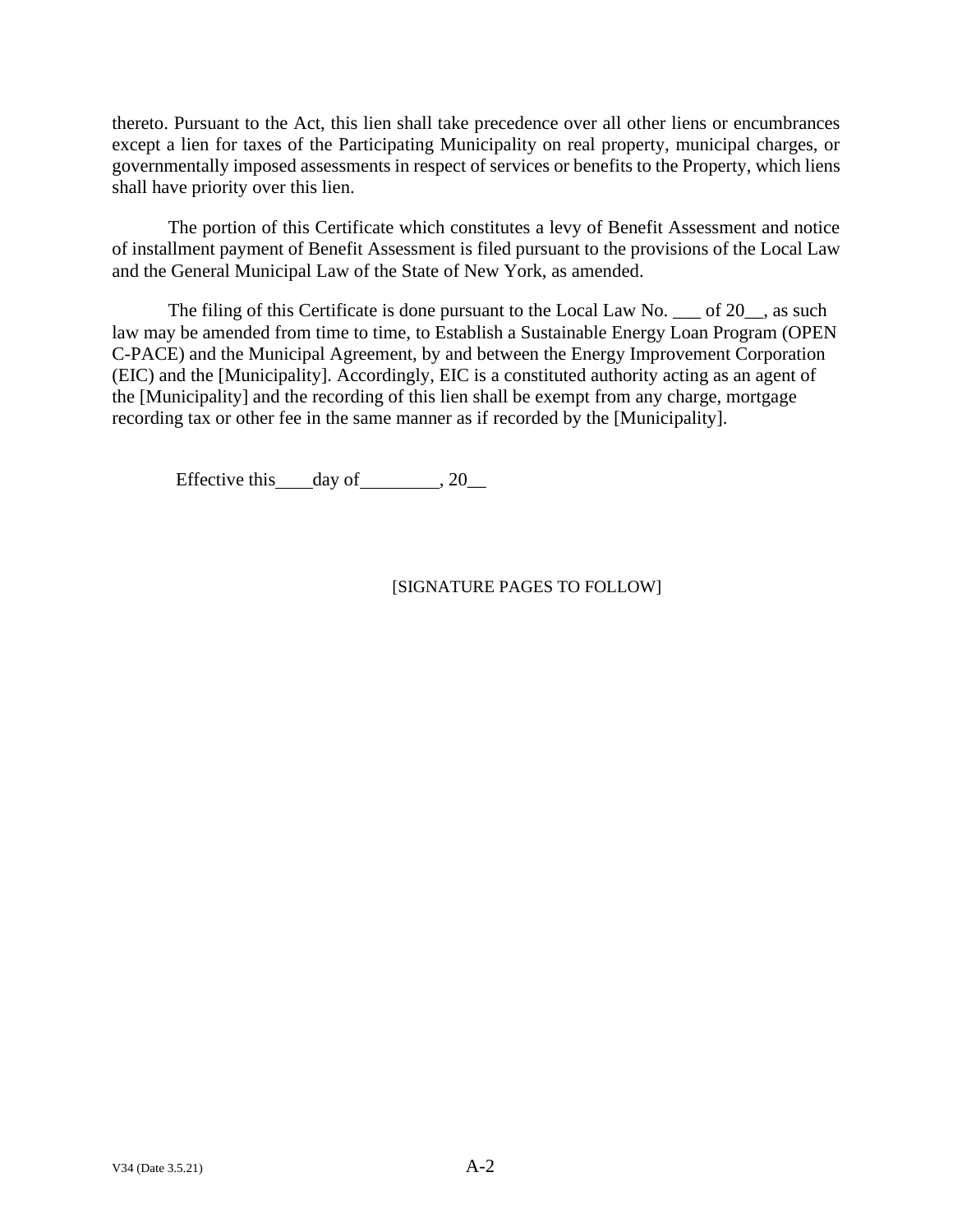# **ENERGY IMPROVEMENT CORPORATION**

 $By:$ 

Name: Susan C. Morth Title: CEO

STATE OF NEW YORK  $\qquad \qquad$  ) ) ss. COUNTY OF  $\qquad \qquad$ 

On the \_\_\_\_\_\_ day of \_\_\_\_\_\_\_\_\_\_\_, in the year 2020, before me, the undersigned, a Notary Public in and for said State, personally appeared \_\_\_\_\_\_\_\_\_\_\_\_\_\_\_\_\_\_\_\_\_, personally known to me or proved to me on the basis of satisfactory evidence to be the individual(s) whose name(s) is (are) subscribed to the within instrument and acknowledged to me that he/she/they executed the same in his/her/their capacity(ies), and that by his/her/their signature(s) on the instrument, the individual(s), or the person upon behalf of which the individual(s) acted, executed the instrument.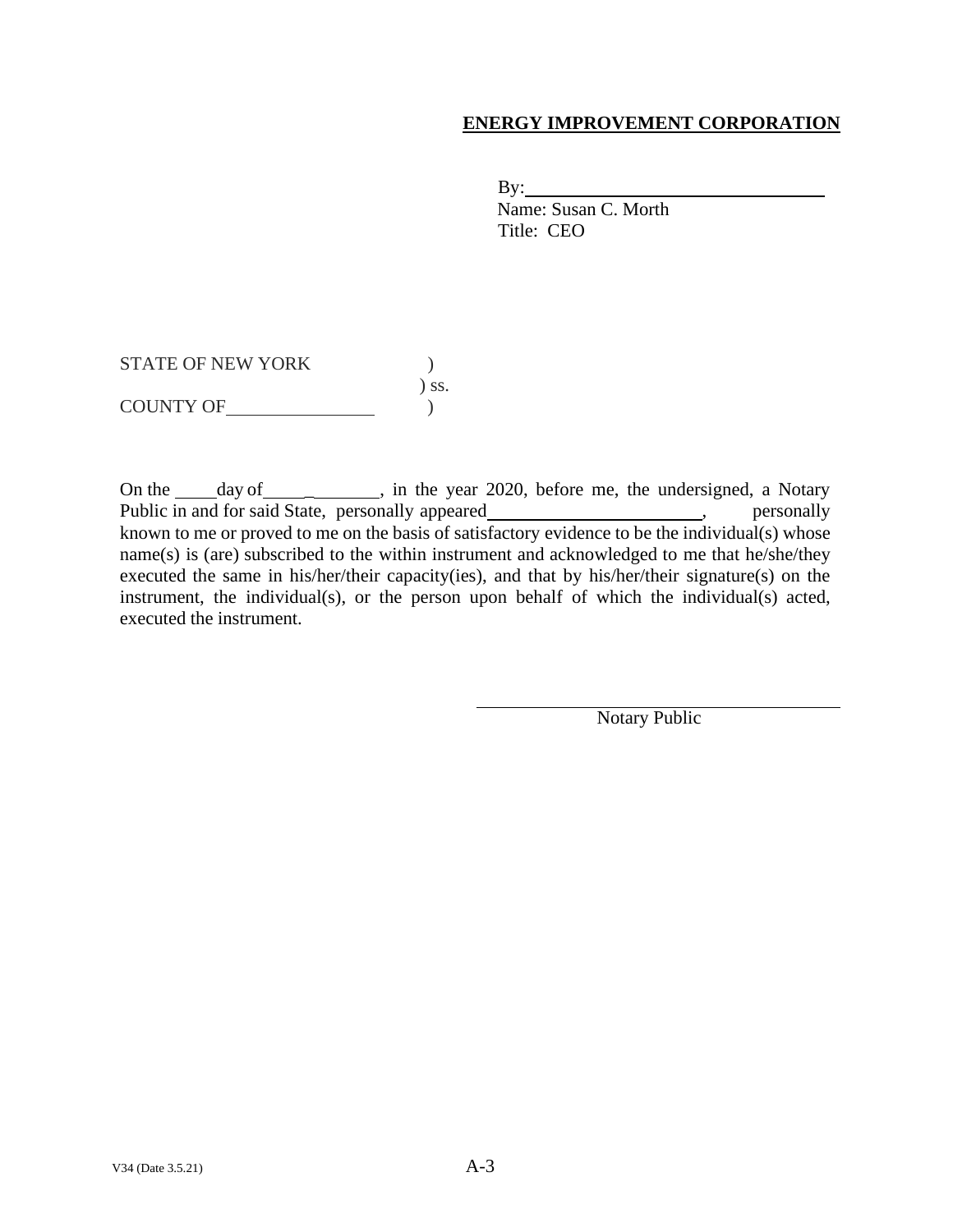Acknowledged and Agreed:

PROPERTY OWNER:

# [PROPERTY OWNER NAME]

 $\mathbf{B} \mathbf{y}$ :

[Property Owner Name]

| <b>STATE OF NEW YORK</b> |     |  |
|--------------------------|-----|--|
|                          | SS. |  |
| COUNTY OF                |     |  |

On the \_\_\_\_ day of \_\_\_\_\_\_\_\_\_, in the year 20\_, before me, the undersigned, a Notary Public in and for said State, personally appeared \_\_\_\_\_\_\_\_\_\_\_\_\_\_\_\_\_\_\_\_\_\_\_\_\_\_\_\_, personally known to me or proved to me on the basis of satisfactory evidence to be the individual(s) whose name(s) is (are) subscribed to the within instrument and acknowledged to me that he/she/they executed the same in his/her/their capacity(ies), and that by his/her/their signature(s) on the instrument, the individual(s), or the person upon behalf of which the individual(s) acted, executed the instrument.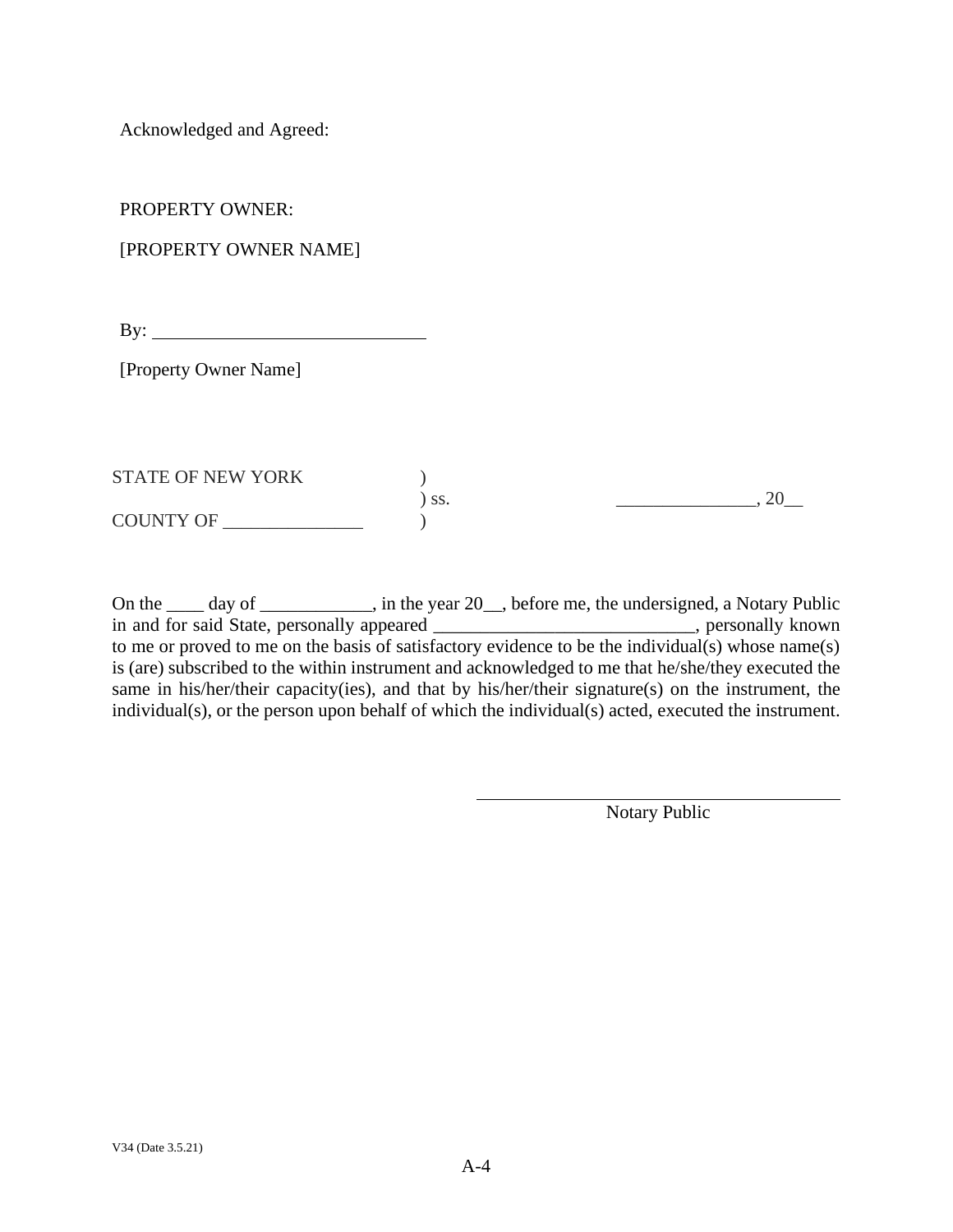# **Attachment 1- Property Description**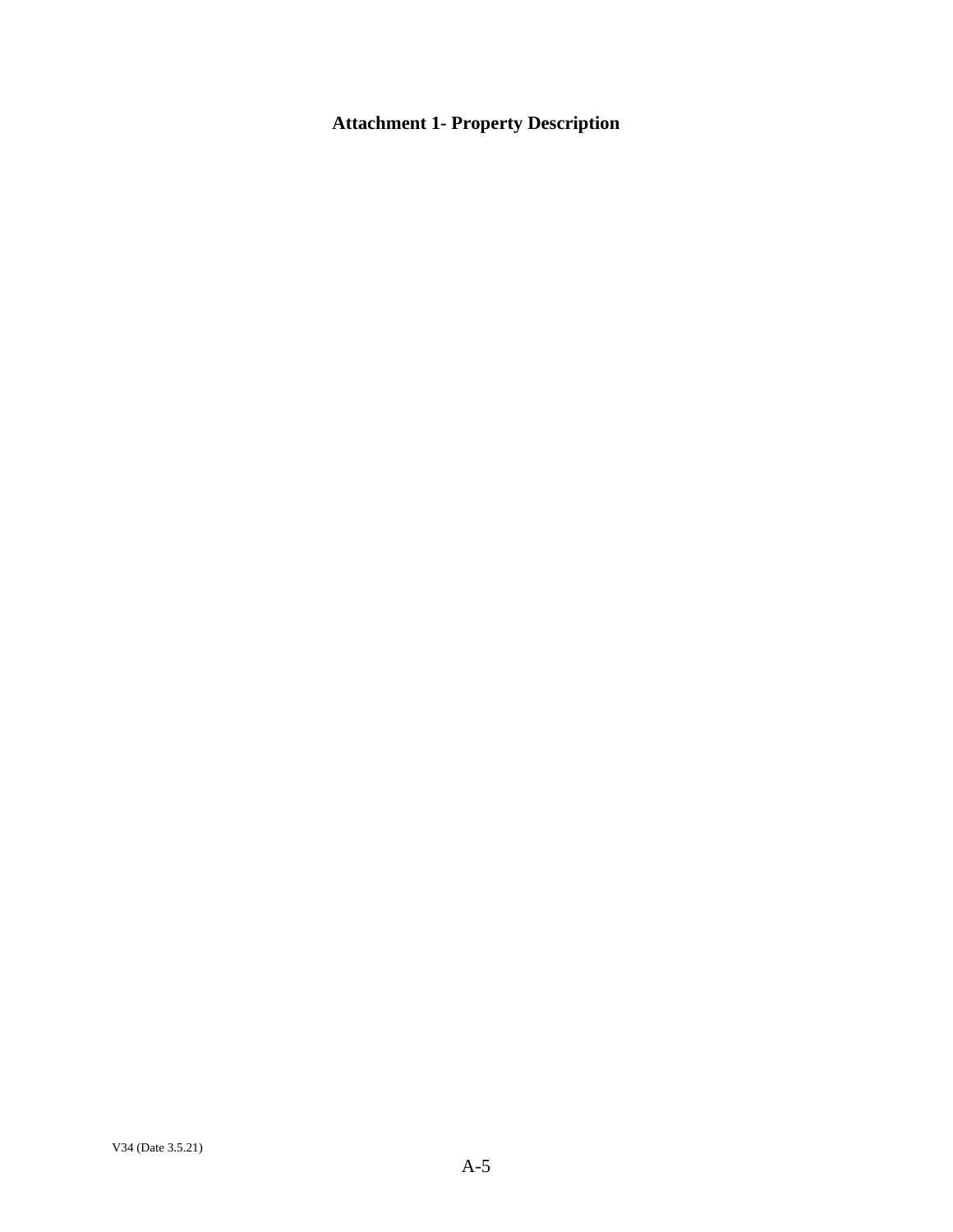# **Attachment 2- Payment Schedule**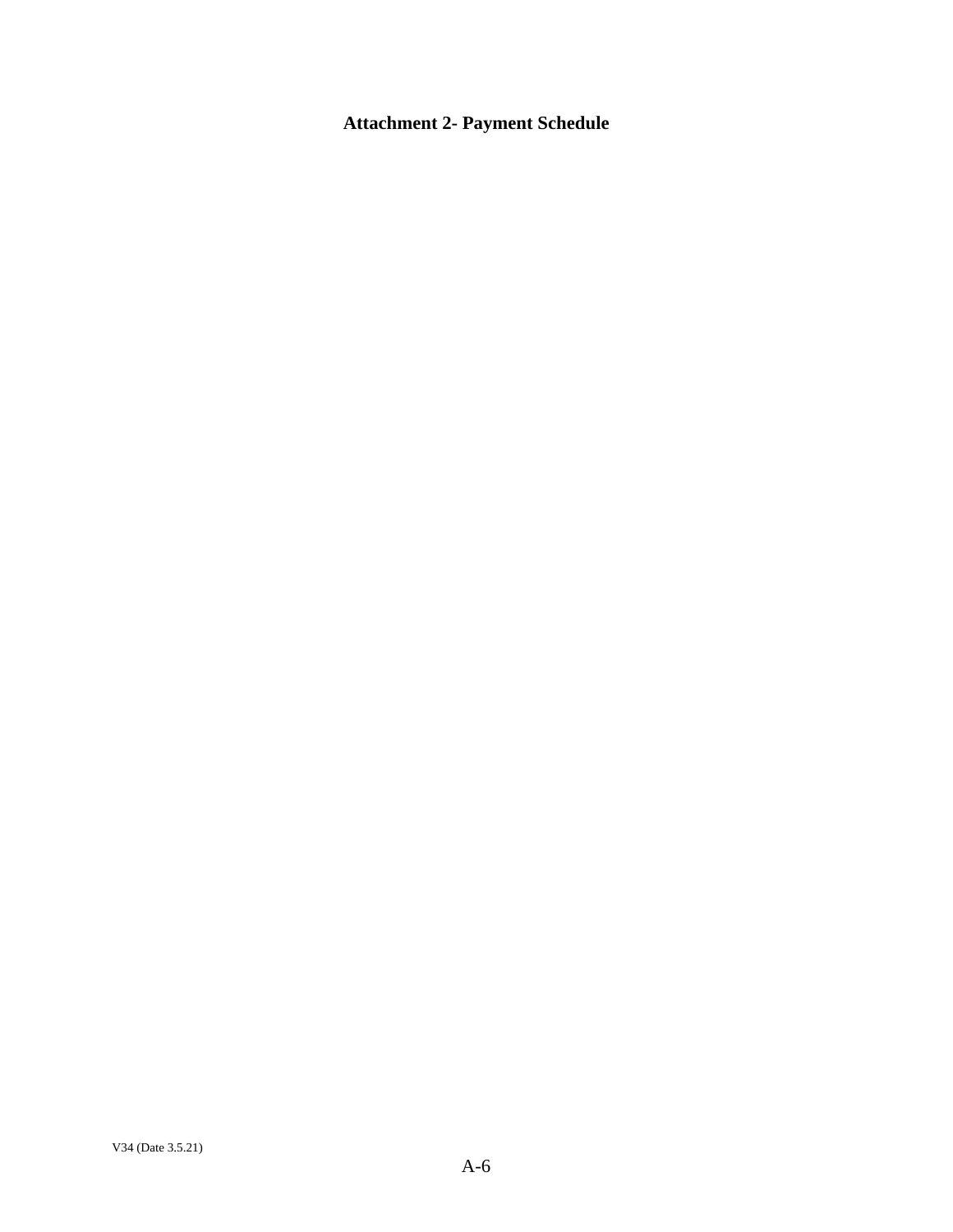#### **EXHIBIT B**

#### **ASSIGNMENT OF BENEFIT ASSESSMENT LIEN**

<span id="page-23-0"></span>KNOW ALL PERSONS BY THESE PRESENTS, that Energy Improvement Corporation, a local development corporation located at 2875 Route 35, Katonah, NY 10536, and formed under the laws of the State of New York (hereinafter referred to as "EIC" or the "Assignor"), acting on behalf of [County/City/Town/Village], a New York municipal corporation (the "Municipality"), pursuant to Article 5-L of the General Municipal Law of the State of New York and the Local Law adopted by the Municipality establishing the Energize NY Open C-PACE Financing Program in the Municipality, and the Municipal Agreement between the Municipality and EIC dated 1. 20 (the "Municipal Agreement"), in consideration of One Dollar (\$1.00) and other valuable consideration, receipt of which is hereby acknowledged, hereby quitclaims, grants, bargains, sells, conveys, assigns, transfers and sets over unto [Capital Provider] (the "Assignee"), located at [Capital Provider Address], under that certain Finance Agreement, by and between the Benefited Property Owner and [Capital Provider] dated \_\_\_\_\_\_\_\_\_\_\_\_\_\_\_\_\_\_\_, 20\_\_, as may be amended (the "Finance Agreement"), without warranty and without recourse, all of its right, title and interest in and to that certain Benefit Assessment Lien and each Annual Installment Lien and the debts secured thereby together with such interest, fees, and expenses of collection as may be provided by law, filed by EIC, on behalf of the Municipality, on the land records, on property owned on the date hereof in whole or in part by \_\_\_\_\_\_\_\_\_\_\_\_\_\_\_\_\_\_\_ and as described on **Attachment 1** and also commonly referred to as \_\_\_\_\_\_\_\_\_\_\_\_\_\_\_\_\_\_\_\_\_\_\_\_\_\_, attached hereto and made a part hereof (the "Benefit Assessment Lien"), to have and to hold the same unto the said Assignee, its successor and assigns forever.

This Assignment is made, given and executed pursuant to the authority granted to Assignor as agent of the Municipality pursuant to Article 5-L of the General Municipal Law of the State of New York, the Local Law and the Municipal Agreement.

By execution of this Assignment, the Assignor assigns to Assignee, and the Assignee assumes, all of the rights at law or in equity, obligations, powers and duties as the Assignor or the Municipality would have with respect to the Benefit Assessment Lien, if the Benefit Assessment Lien had not been assigned with regard to precedence and priority of such Benefit Assessment Lien, the accrual of interest, charges, fees and expenses of collection, pursuant to the Local Law.

This Assignment by the Assignor is absolute and irrevocable and the [County/City/Town/Village] shall retain no interest, reversionary or otherwise, in the Benefit Assessment Lien.

The filing of this Assignment is done pursuant to the Local Law No. \_\_\_ of 20\_\_, as such law may be amended from time to time, to Establish a Sustainable Energy Loan Program (OPEN C-PACE) and the Municipal Agreement, by and between the Energy Improvement Corporation (EIC) and the [Municipality]. Accordingly, EIC is a constituted authority acting as an agent of the [Municipality] and the recording of this Assignment shall be exempt from any charge, mortgage recording tax or other fee in the same manner as if recorded by the [Municipality].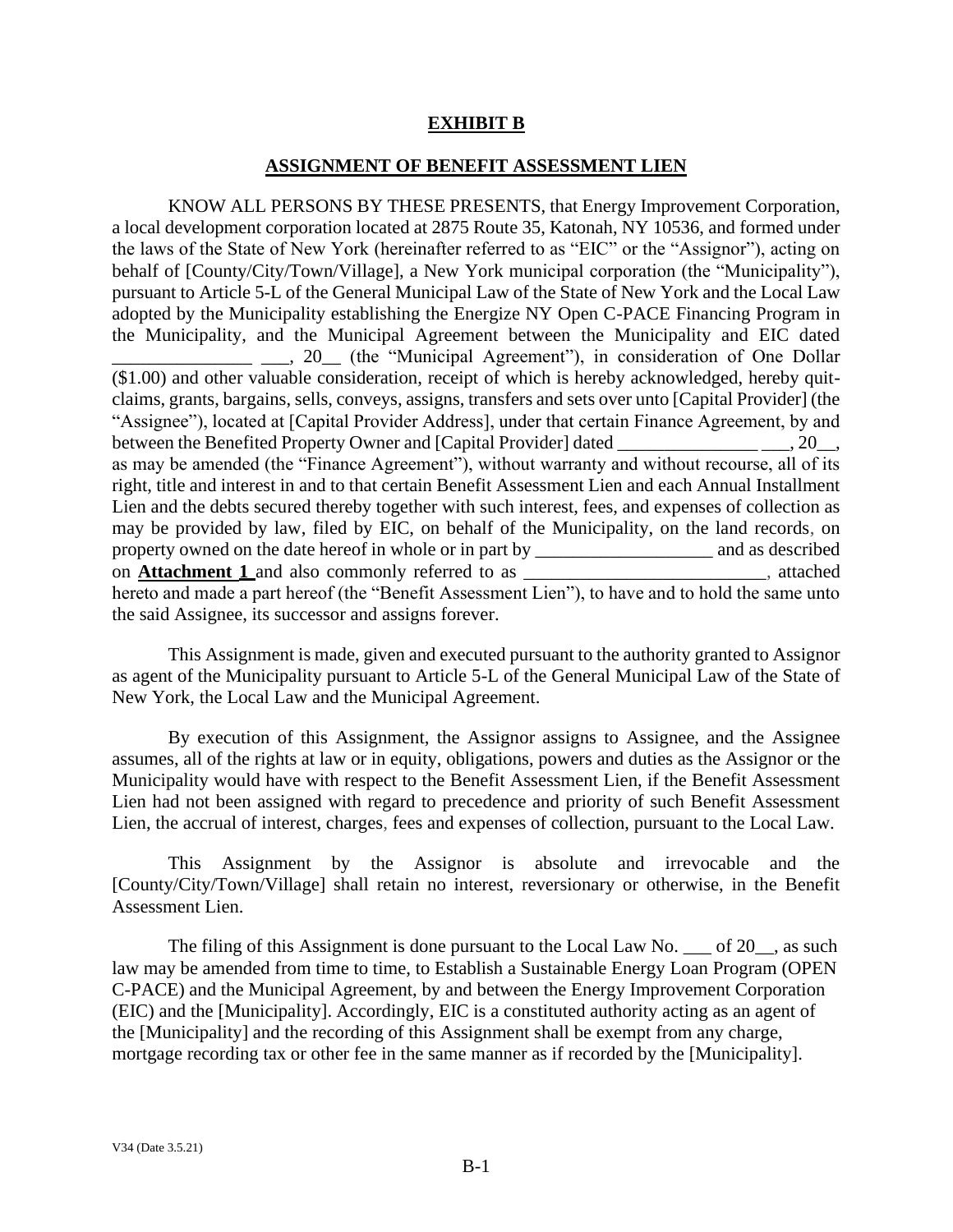Effective this  $\_\_day\$  of  $\_\_$ , 20 $\_\_$ .

# [SIGNATURE PAGES TO FOLLOW]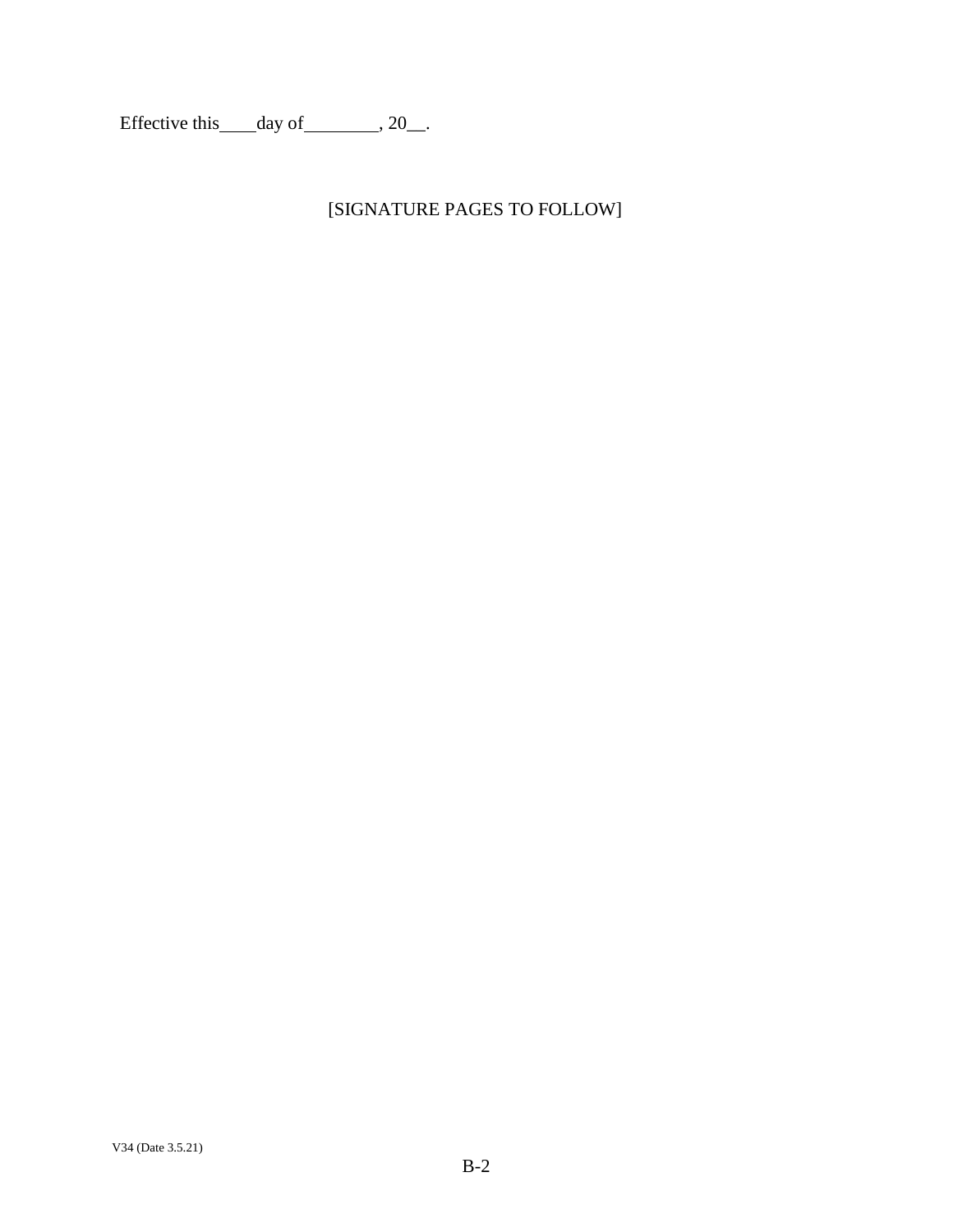#### ASSIGNOR:

## **ENERGY IMPROVEMENT CORPORATION**

By:

Name: Susan C. Morth Title: CEO

STATE OF NEW YORK  $)$  $\big)$  ss.  $\qquad \qquad \underbrace{\qquad \qquad}_{\qquad \qquad \qquad }$ , 20\_ COUNTY OF \_\_\_\_\_\_\_\_\_\_\_\_\_\_\_ )

On the \_\_\_\_ day of \_\_\_\_\_\_\_\_\_, in the year 20\_, before me, the undersigned, a Notary Public in and for said State, personally appeared example and state personally known to me or proved to me on the basis of satisfactory evidence to be the individual(s) whose name(s) is (are) subscribed to the within instrument and acknowledged to me that he/she/they executed the same in his/her/their capacity(ies), and that by his/her/their signature(s) on the instrument, the individual(s), or the person upon behalf of which the individual(s) acted, executed the instrument.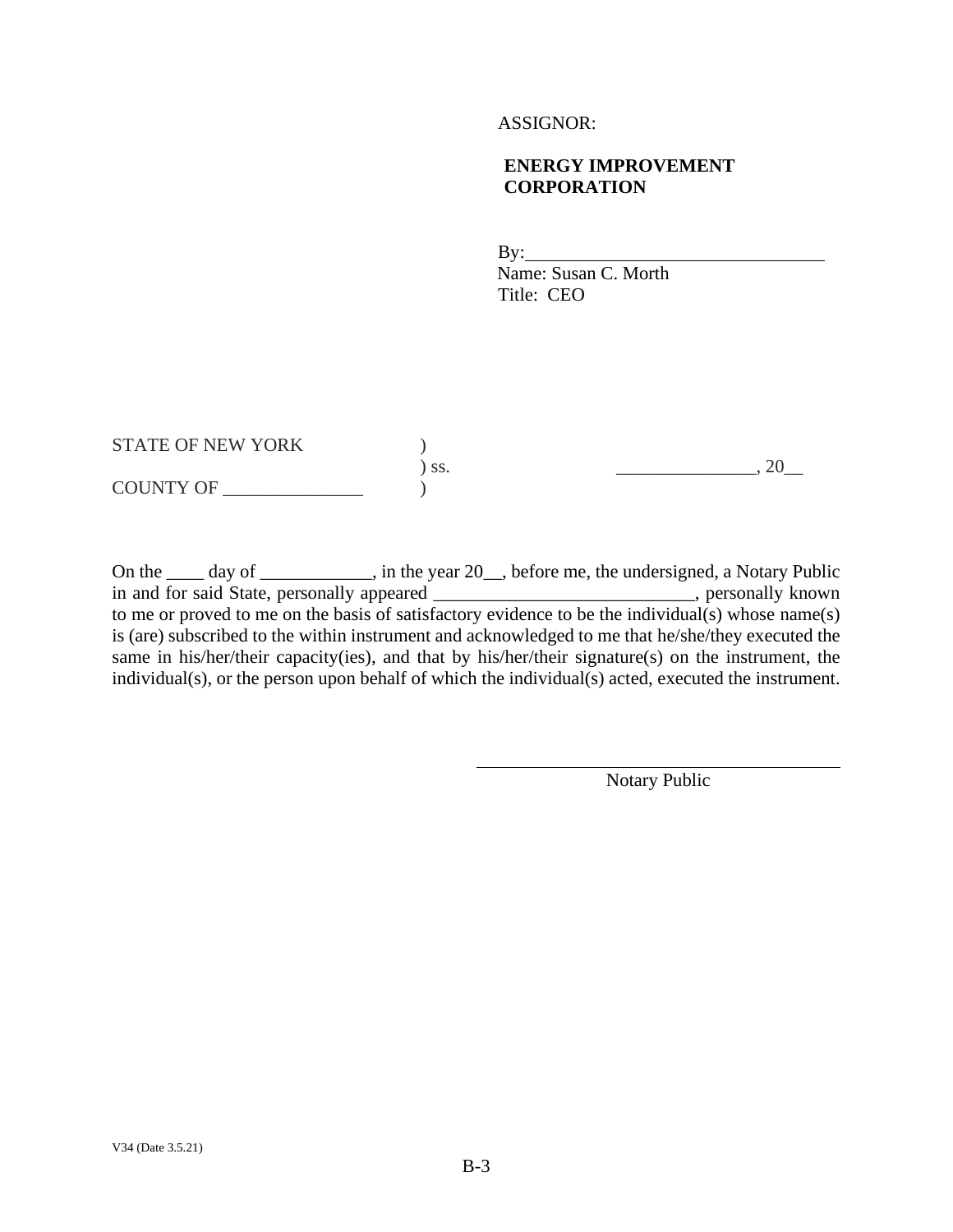Acknowledged and Agreed:

this  $\_\_$  day of  $\_\_$ , 20

[Capital Provider]

STATE OF NEW YORK  $)$  $\sum$  ss.  $\sum$   $\sum$  ss. COUNTY OF \_\_\_\_\_\_\_\_\_\_\_\_\_\_\_ )

On the \_\_\_\_ day of \_\_\_\_\_\_\_\_\_, in the year 20\_, before me, the undersigned, a Notary Public in and for said State, personally appeared \_\_\_\_\_\_\_\_\_\_\_\_\_\_\_\_\_\_\_\_\_\_\_\_, personally known to me or proved to me on the basis of satisfactory evidence to be the individual(s) whose name(s) is (are) subscribed to the within instrument and acknowledged to me that he/she/they executed the same in his/her/their capacity(ies), and that by his/her/their signature(s) on the instrument, the individual(s), or the person upon behalf of which the individual(s) acted, executed the instrument.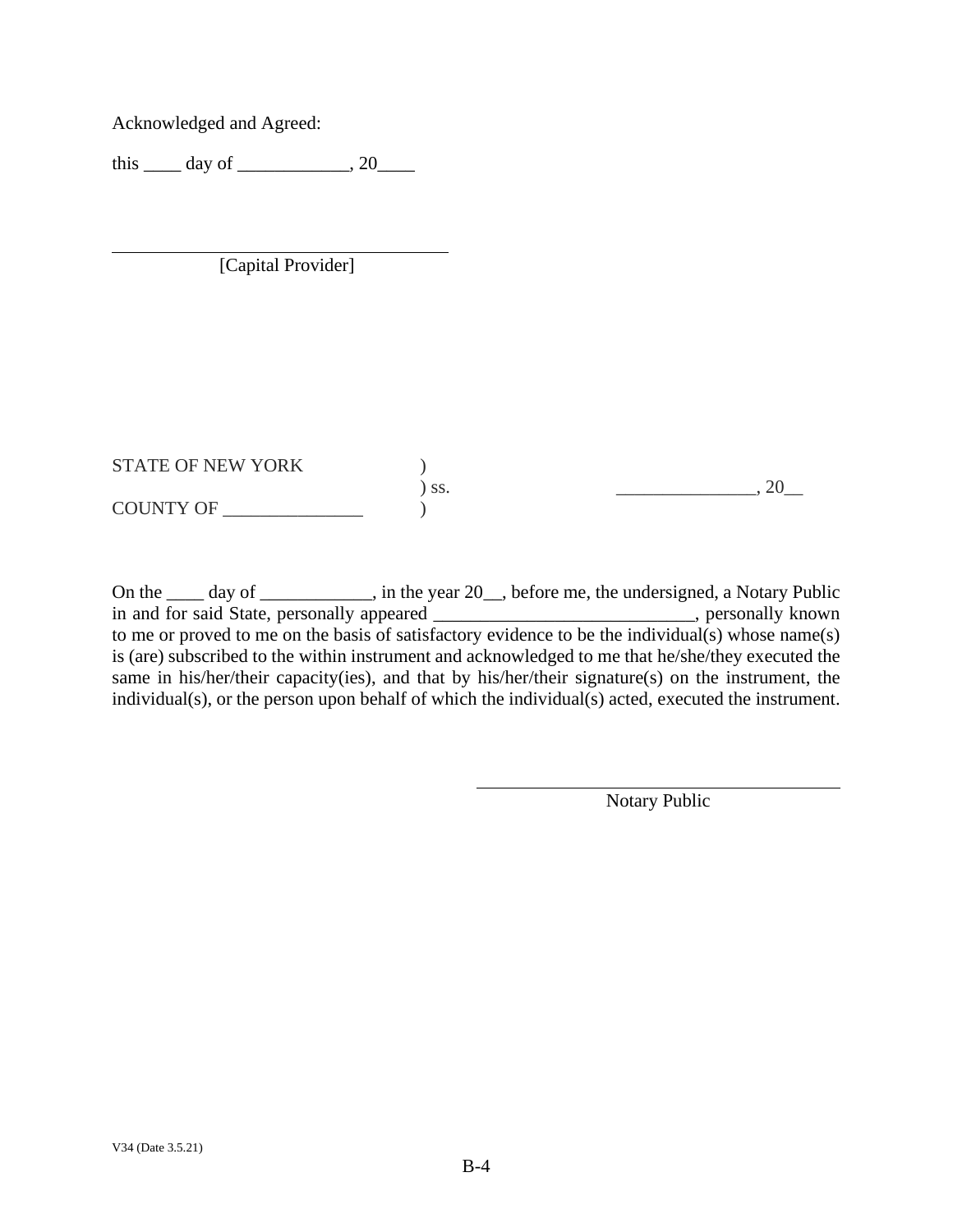# **Attachment 1- Property Description**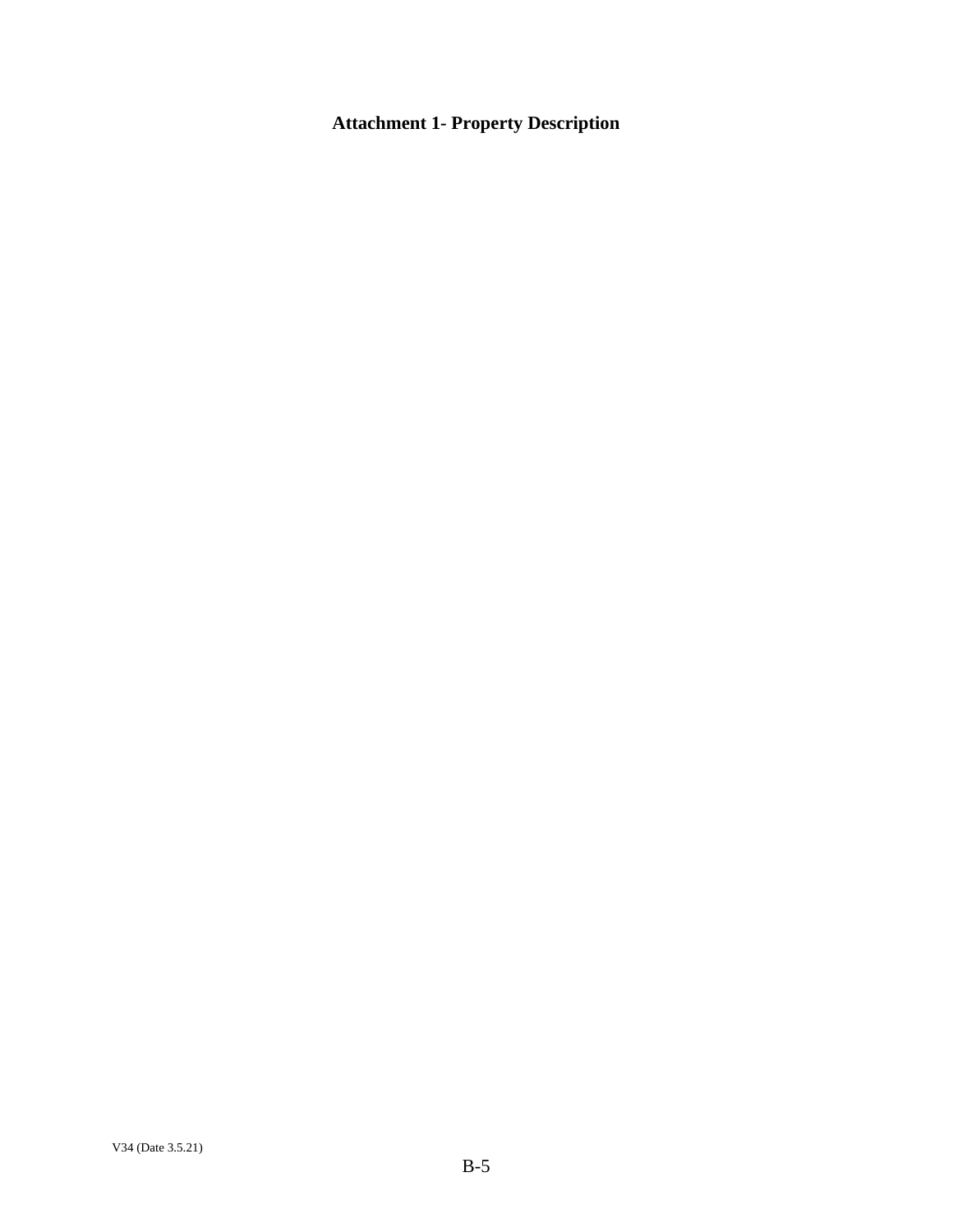## **EXHIBIT C**

## **FORM OF CONSENT OF MORTGAGE HOLDERS**

<span id="page-28-0"></span>

| Date: $\_\_$                                |
|---------------------------------------------|
| <b>Address:</b>                             |
| $O$ wner: $\_\_$                            |
| Municipality: _____                         |
| APN:                                        |
| Loan Number: _____                          |
| <b>Estimated Annual Installment Amount:</b> |
| <b>Maximum Benefit Assessment Amount:</b>   |

This Mortgage Holder Consent to Benefit Assessment (this "Consent") is given by the undersigned entity, which is a mortgage holder ("Mortgage Holder") on the above-referenced property (the "Property") with respect to the above-referenced loan (the "Loan").

### **RECITALS**

Mortgage Holder is hereby notified that the above-referenced owner of the Property (the "Property Owner") intends to finance installation on the Property of certain energy efficiency and/or renewable energy improvements that will be permanently fixed to the Property (the "Authorized Improvements") by participating in the Energize NY Open C-PACE Financing Program (the "Program"), sponsored by the Municipality. New York State General Municipal Law Article 5-L authorizes municipal corporations to create a sustainable energy financing program, such as the Program, to provide loans to property owners to achieve statewide energy efficiency and renewable energy goals, reduce greenhouse gas emissions and mitigate the effect of global climate change, and advance a clean energy economy.

Mortgage Holder understands that, as a result of an agreement between Energy Improvement Corporation ("EIC"), on behalf of the Municipality, and the Property Owner, the Benefit Assessment described in the Notice will be levied on the Property, and that the Benefit Assessment will be collected in installments, in the same manner as and subject to the same remedies and lien priorities as real property taxes or municipal charges.

#### **CONSENT**

The undersigned hereby represents that it is authorized to execute this Consent on behalf of Mortgage Holder. Mortgage Holder hereby confirms:

A. Mortgage Holder understands that, as a result of an agreement between EIC, on behalf of the Municipality, and the Property Owner, the Benefit Assessment described herein will be levied on the Property, and that the Benefit Assessment will be collected in installments in the same manner as and subject to the same remedies and lien priorities as real property taxes or municipal charges. Mortgage Holder acknowledges that each annual installment in respect of the Benefit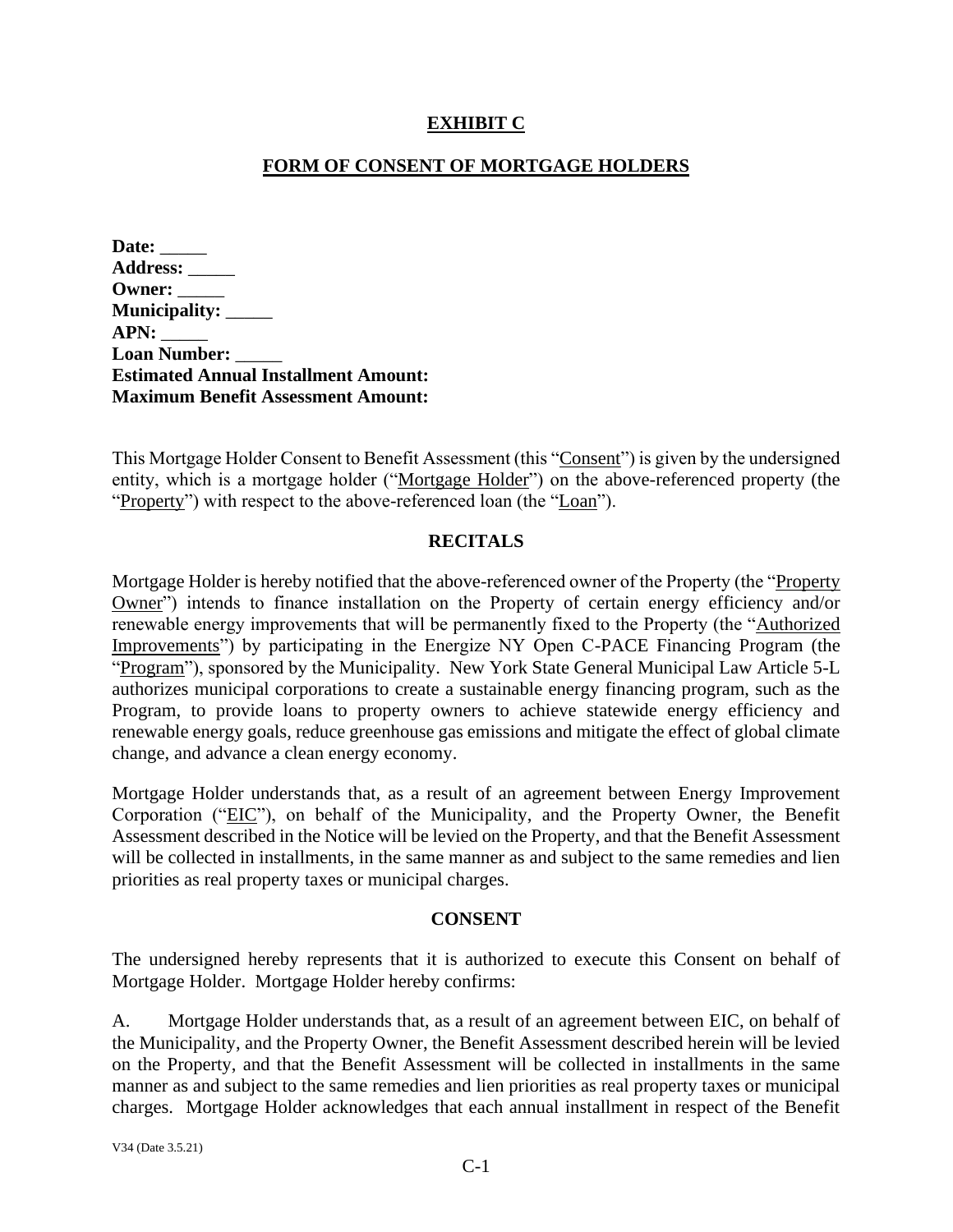Assessment shall create an Annual Installment Lien, and if such annual installment is not paid when due, each Annual Installment Lien shall constitute a statutory lien on the Property that is superior to the lien of the Loan.

B. Mortgage Holder acknowledges that the Benefit Assessment constitutes a statutory lien on the Property that is superior to the lien of the Loan.

C. This Consent shall not prohibit Mortgage Holder from pursuing any and all rights and remedies available to collect from Property Owner all amounts due to it under the Loan documents. Mortgage Holder shall have the right to cure any nonpayment by Property Owner of real property taxes and assessments (including the Benefit Assessment) to the same extent as Mortgage Holder has a right to cure nonpayment of real property taxes.

D. Mortgage Holder agrees that the levy of the Benefit Assessment will not constitute an event of default or trigger the exercise of any remedies under the Loan documents.

Mortgage Holder hereby acknowledges that the Property Owner and the Municipality will rely on the representation and consent of Mortgage Holder set forth in this Consent.

Dated this  $\_\_$  day of  $\_\_\_\_\_$ , 20 $\_\_\_\_\$ 

MORTGAGE HOLDER: [Name of Mortgage Holder]

 $By:$ 

Name: Title: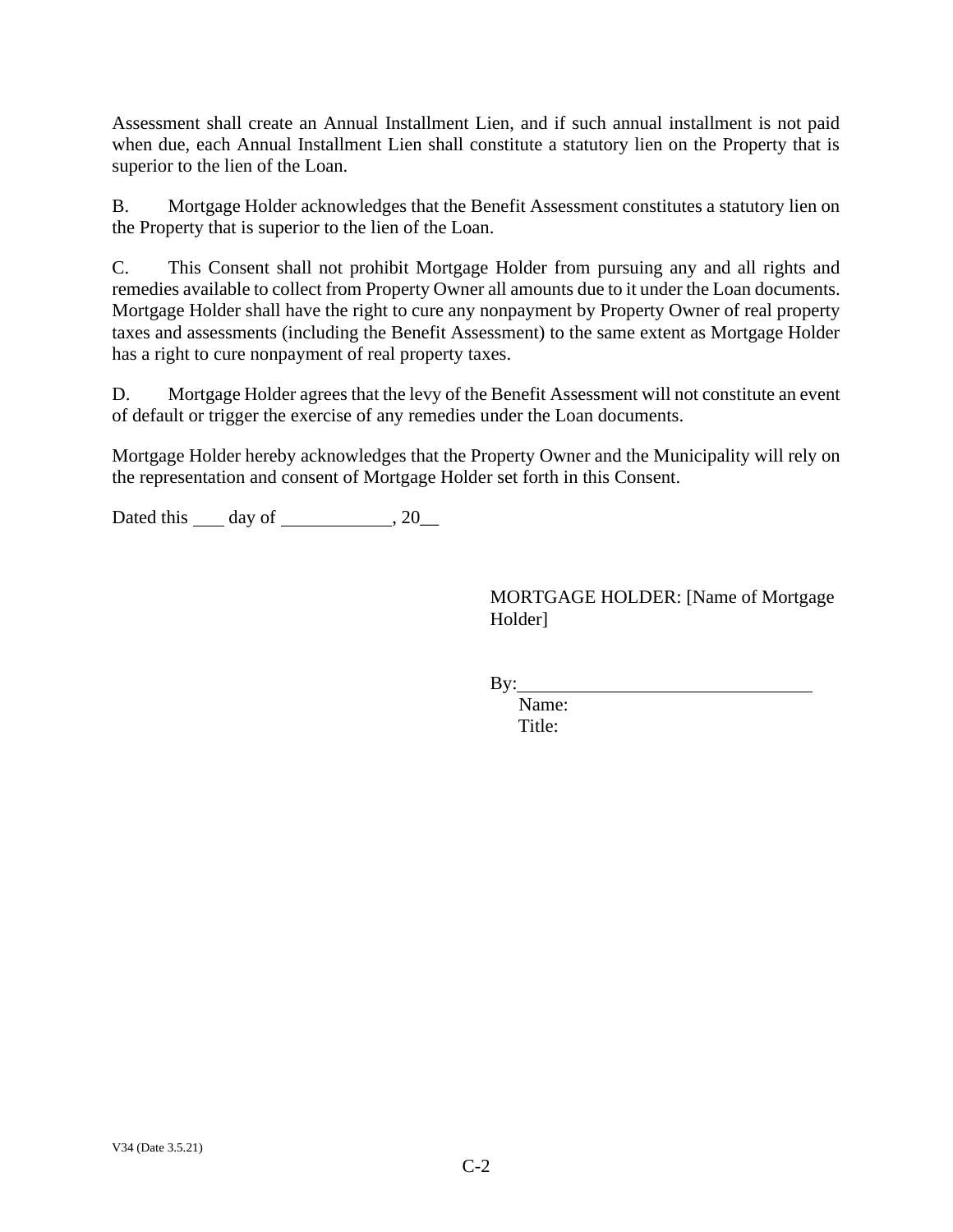| <b>STATE OF NEW YORK</b> |     |  |
|--------------------------|-----|--|
|                          | SS. |  |
| <b>COUNTY OF</b>         |     |  |

On the \_\_\_\_ day of \_\_\_\_\_\_\_\_\_, in the year 20\_, before me, the undersigned, a Notary Public in and for said State, personally appeared \_\_\_\_\_\_\_\_\_\_\_\_\_\_\_\_\_\_\_\_\_\_\_, personally known to me or proved to me on the basis of satisfactory evidence to be the individual(s) whose name(s) is (are) subscribed to the within instrument and acknowledged to me that he/she/they executed the same in his/her/their capacity(ies), and that by his/her/their signature(s) on the instrument, the individual(s), or the person upon behalf of which the individual(s) acted, executed the instrument.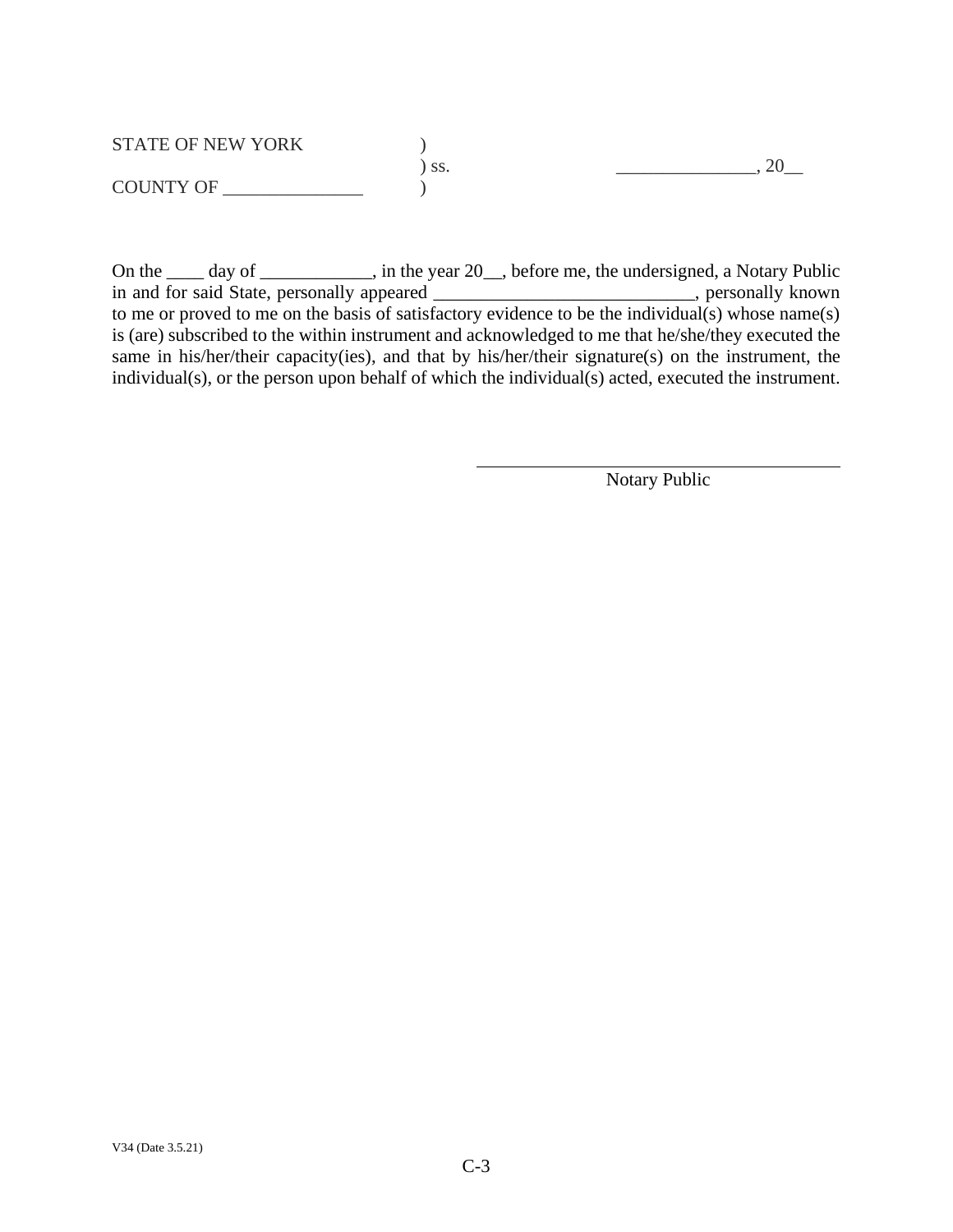## **EXHIBIT D**

#### **SATISFACTION AND RELEASE OF BENEFIT ASSESSMENT LIEN**

<span id="page-31-1"></span><span id="page-31-0"></span>Energy Improvement Corporation, a local development corporation formed under the laws of the State of New York ("EIC"), located at 2875 Route 35, Katonah, NY, 10536, acting on behalf of [County/City/Town/Village] (the "Participating Municipality") pursuant to Article 5-L of the General Municipal Law of the State of New York (the "Enabling Act") and the Local Law adopted by the Participating Municipality establishing the Energize NY Open C-PACE Financing Program in the Participating Municipality, and the Municipal Agreement between the Participating Municipality and EIC dated \_\_\_\_\_\_\_\_\_\_\_\_\_\_\_\_\_\_\_\_\_\_\_, 20\_\_, having filed a Certificate of Levy and Lien of Benefit Assessment against the property of [Property Owner], on the \_\_\_\_ day of\_\_\_\_\_\_\_\_\_\_, 20\_\_ in the land records of \_\_\_\_\_\_\_\_, Book \_\_\_\_\_\_\_ page \_\_\_\_\_\_\_ on the following described real property in \_\_\_\_\_\_\_\_, New York in the amount of \$\_\_\_\_\_\_\_\_\_\_\_\_\_:

[Property description]

NOW, THEREFORE, the undersigned does hereby acknowledge satisfaction of the Lien of Benefit Assessment and does direct the Clerk of the [County/City/Town/Village] to release, cancel and discharge the Benefit Assessment Lien in accordance with the Enabling Act and the Local Law.

The filing of this Satisfaction and Release is done pursuant to the Local Law No. \_\_\_ of 20\_\_, as such law may be amended from time to time, to Establish a Sustainable Energy Loan Program (OPEN C-PACE) and the Municipal Agreement, by and between the Energy Improvement Corporation (EIC) and the [Municipality]. Accordingly, EIC is a constituted authority acting as an agent of the [Municipality] and the Satisfaction and Release of this lien shall be exempt from any charge, mortgage recording tax or other fee in the same manner as if recorded by the [Municipality].

Effective this  $\_\_day\$  of  $\_\_$ , 20 $\_\_$ .

# [SIGNATURE PAGES TO FOLLOW]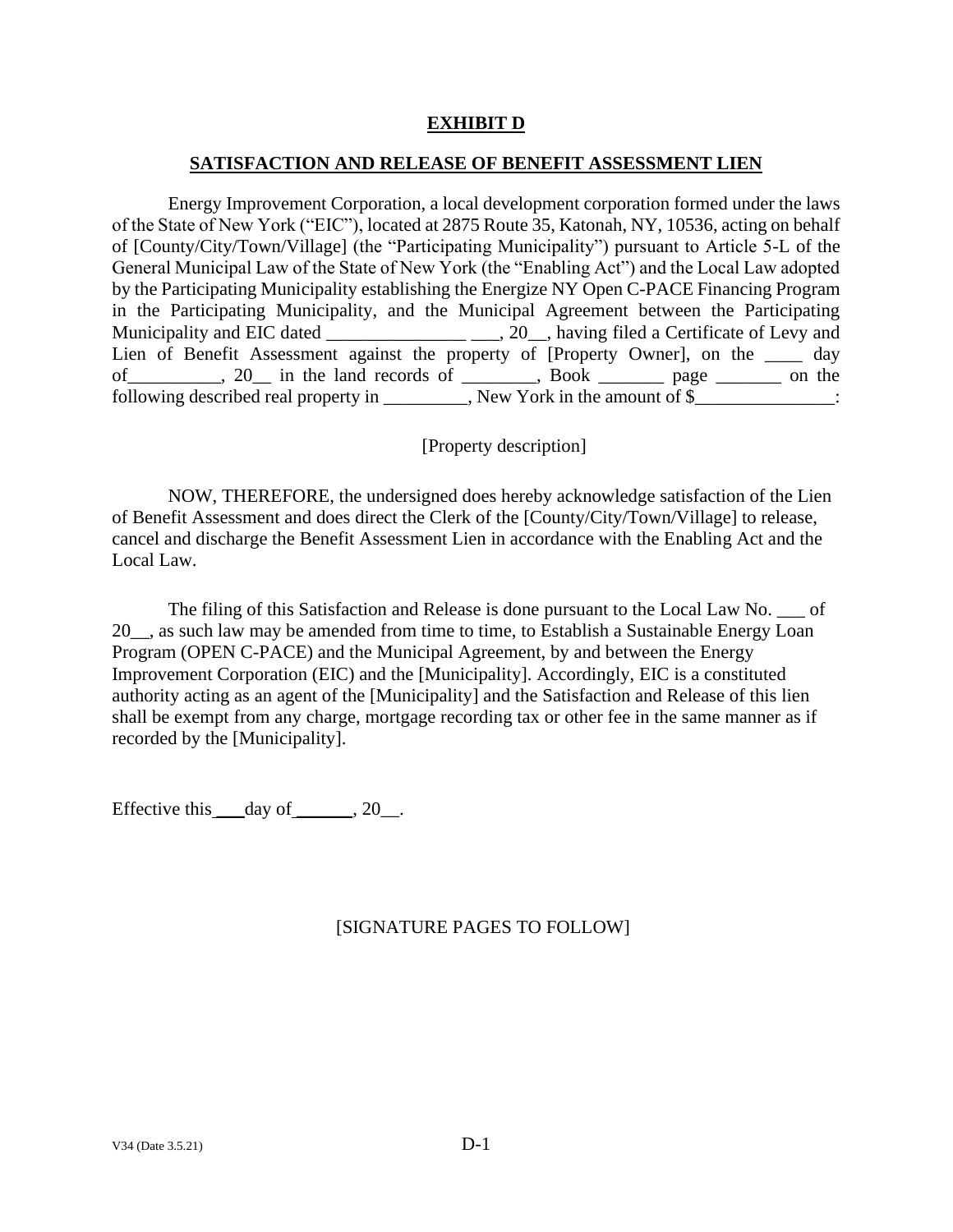### ENERGY IMPROVEMENT CORPORATION

 $\mathbf{By:}$  Name: Susan C. Morth Title: CEO

STATE OF NEW YORK  $)$ ) ss. \_\_\_\_\_\_\_\_\_\_\_\_\_\_\_, 20\_\_ COUNTY OF \_\_\_\_\_\_\_\_\_\_\_\_\_\_\_ )

On the \_\_\_\_ day of \_\_\_\_\_\_\_\_\_, in the year 20\_, before me, the undersigned, a Notary Public in and for said State, personally appeared \_\_\_\_\_\_\_\_\_\_\_\_\_\_\_\_\_\_\_\_\_\_\_, personally known to me or proved to me on the basis of satisfactory evidence to be the individual(s) whose name(s) is (are) subscribed to the within instrument and acknowledged to me that he/she/they executed the same in his/her/their capacity(ies), and that by his/her/their signature(s) on the instrument, the individual(s), or the person upon behalf of which the individual(s) acted, executed the instrument.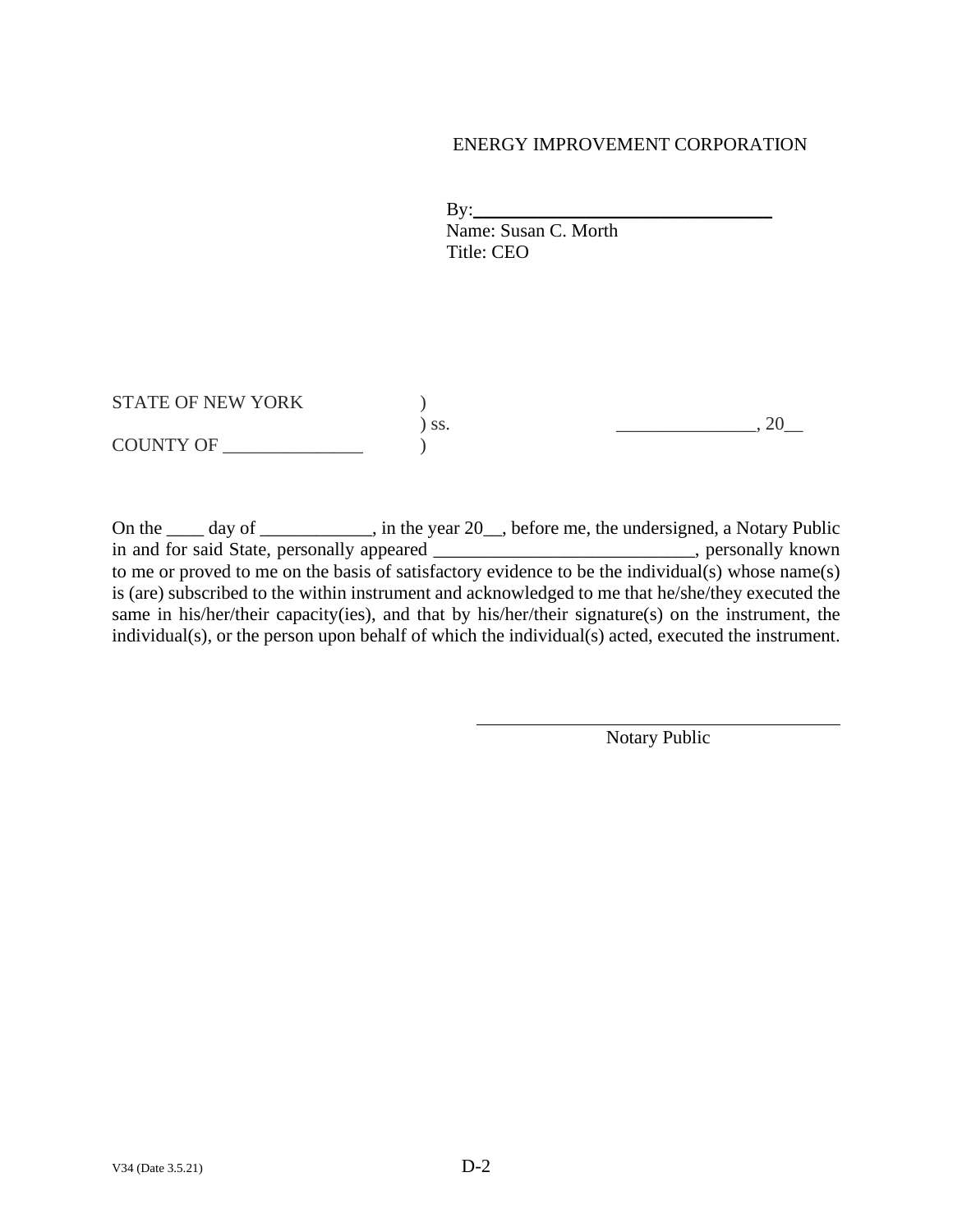Acknowledged and Agreed:

this  $\_\_$  day of  $\_\_$ , 20 $\_\_$ 

[Capital Provider]

STATE OF NEW YORK  $)$ ) ss.  $\begin{array}{c}\n\text{COUNTY OF}\n\end{array}$ 

On the \_\_\_\_ day of \_\_\_\_\_\_\_\_\_\_, in the year 20\_, before me, the undersigned, a Notary Public in and for said State, personally appeared \_\_\_\_\_\_\_\_\_\_\_\_\_\_\_\_\_\_\_\_\_\_\_\_\_\_\_\_, personally known to me or proved to me on the basis of satisfactory evidence to be the individual(s) whose name(s) is (are) subscribed to the within instrument and acknowledged to me that he/she/they executed the same in his/her/their capacity(ies), and that by his/her/their signature(s) on the instrument, the individual(s), or the person upon behalf of which the individual(s) acted, executed the instrument.